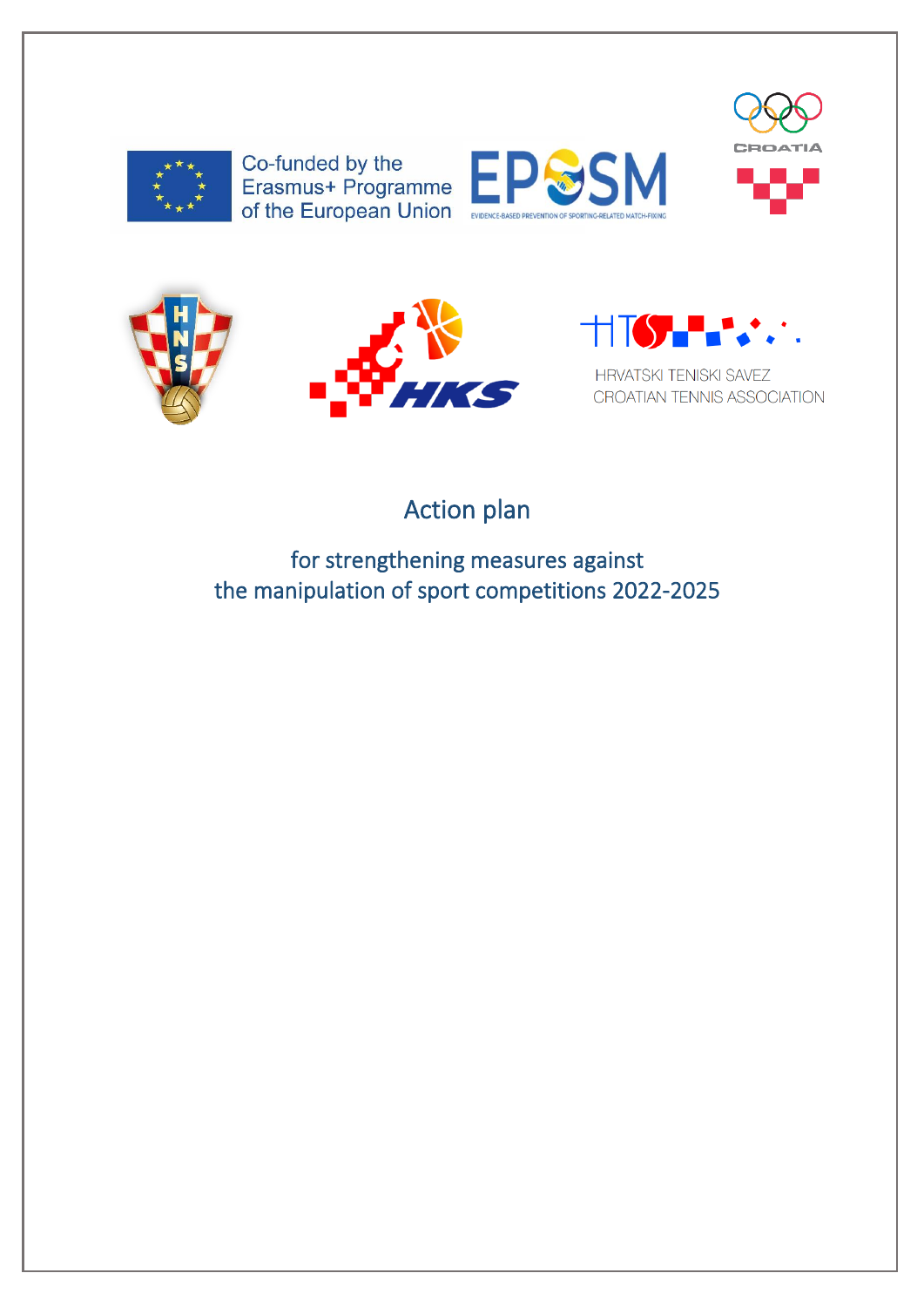#### **AUTHOR**

Alma Papić, Single Point of Contact for Integrity in Sport, Croatian Olympic Committee

#### **CO-AUTHORS**

Miroslav Marković, Commissioner for Security and Integrity, Croatian Football Federation Darko Kolesarić, Integrity Officer, Croatian Football Federation Željka Pongračić, Expert Associate, Croatian Tennis Association Marko Stipanović, Associate, Croatian Basketball Federation Domagoj Šimunović, Coordinator of the Office for National Teams, Croatian Basketball Federation

#### **ADVISOR**

Evangelos Alexandrakis, Olympic Movement Unit on the Prevention of the Manipulation of Competitions, International Olympic Committee

#### **PUBLISHER**

Publication completed in December 2021. © Croatian Olympic Committee, 2021. All rights reserved.

#### **DISCLAIMER**

The European Commission's support for the production of this publication, within the EPOSM project (Reference Number 613385-EPP-1-2019-1-BE-SPO-SCP), does not constitute an endorsement of the contents, which reflect the views only of the authors, and the Commission cannot be held responsible for any use which may be made of the information contained therein.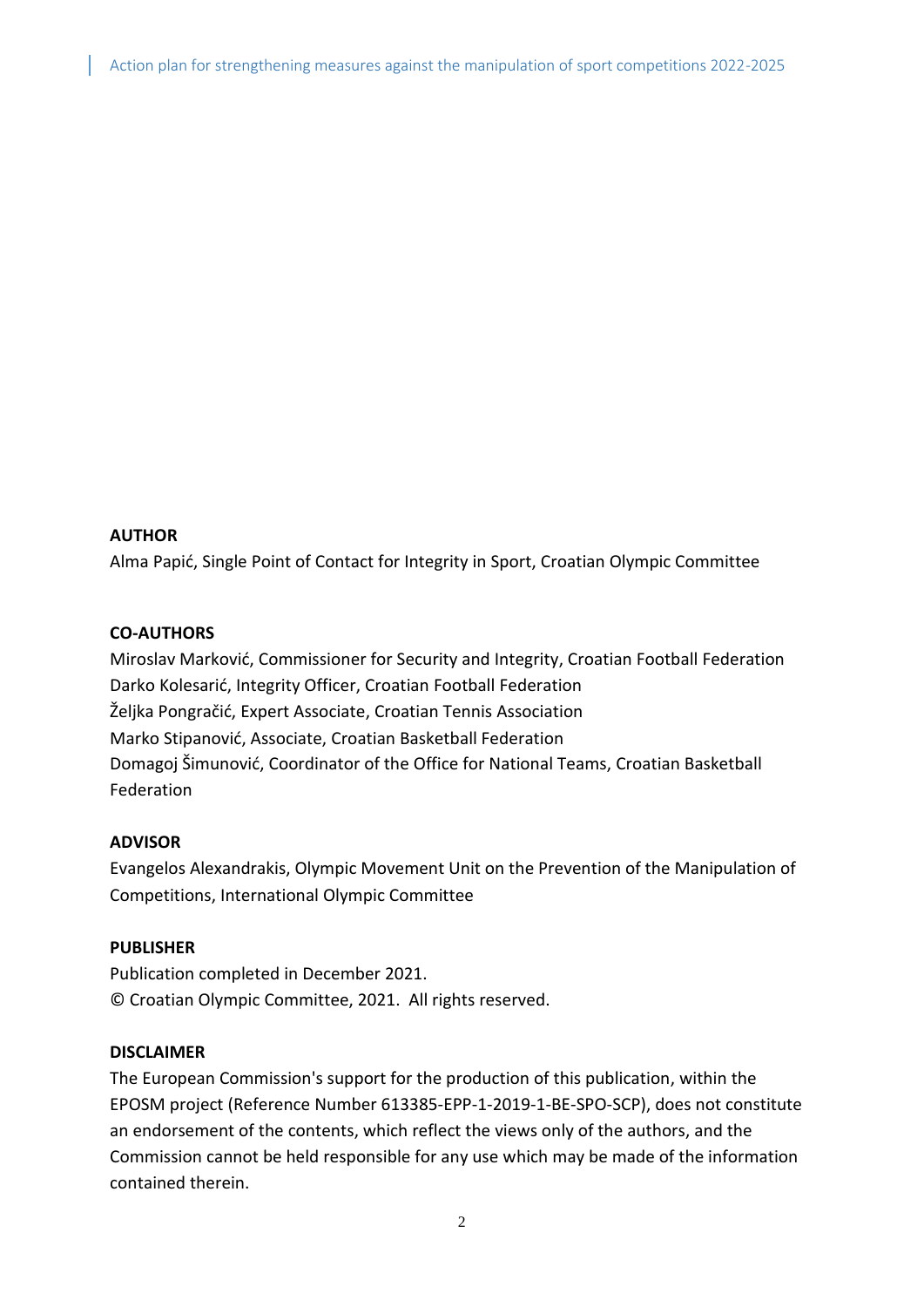## Content

 $\mathsf{I}$ 

| Measure 3. Adopt the rules on the prevention of the manipulation of competitions 10     |
|-----------------------------------------------------------------------------------------|
|                                                                                         |
| Measure 5. Cooperate with relevant stakeholders at national and international level  11 |
|                                                                                         |
|                                                                                         |
|                                                                                         |
|                                                                                         |
|                                                                                         |
|                                                                                         |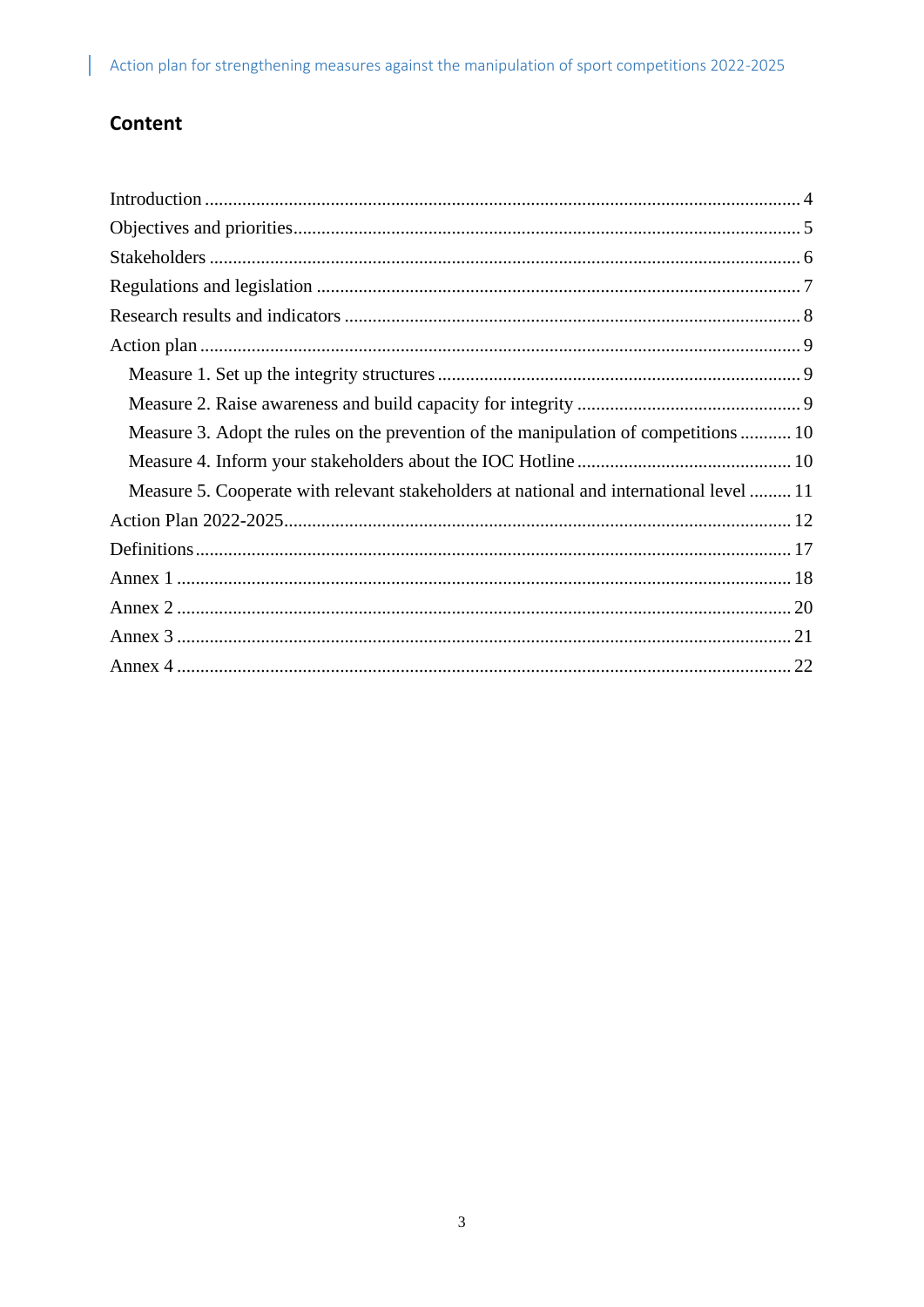## <span id="page-3-0"></span>Introduction

The Croatian Olympic Committee (the NOC of Croatia) has the obligation to respect the provisions of the Olympic Charter and to abide by the decisions of the International Olympic Committee (the IOC) as the supreme authority of the Olympic Movement. Manipulation of sport competitions undermines the core values of the Olympic movement and jeopardises the integrity of the Olympic movement. The NOC of Croatia has the role of promoting the Olympic values in Croatia, i.e. working actively against the manipulation of sport competitions.

The NOC of Croatia cooperates closely with the IOC Olympic Movement Unit on the Prevention of the Manipulation of Competitions (the IOC OM Unit PMC). It has introduced a role of the Single Point of Contact for Integrity in Sport (the NOC SPOC) The author of this document and the NOC SPOC is Alma Papić, an employee of the NOC of Croatia. The role of the NOC SPOC is an informal working position at the NOC of Croatia, a side job performed on a voluntary basis. The IOC OM Unit PMC asks all NOCs to appoint a SPOC, an individual who is responsible for the activation of the NOC on the topic, namely the adoption of rules, the development of awareness-raising and intelligence activities/case management. Responsibilities include participation in capacity-building activities of the IOC, awarenessraising activities, monitoring during the Olympic Games, and any other matter related to the manipulation of sport competitions in Croatia.

National Federations are a part of the Olympic movement and members of the NOC of Croatia. That places them under the obligation to respect the provisions of the Olympic Charter. National Federations are also members of the International Federations (IFs) which are also members of the IOC, therefore obliged to respect the Olympic Charter. The NFs are, therefore, double-bounded by the Olympic Charter and its rules and values (rules 25-29 – obligation to abide by the IOC OM Code PMC).

This action plan was developed as a pilot for selected National Federations (football, basketball, tennis). It is, however, available to all National Federations willing to join the effort in protecting the integrity of sport.

The document presents the main priorities that need to be addressed by participating National Federations. It describes the objectives, clarifies the stakeholders that need to be involved and their roles and responsibilities. It also identifies the essential resources needed for the implementation of the action plan (human) and sets out the timescale for the implementation of measures. The research carried out within the EPOSM project was used to identify risks and manage them better.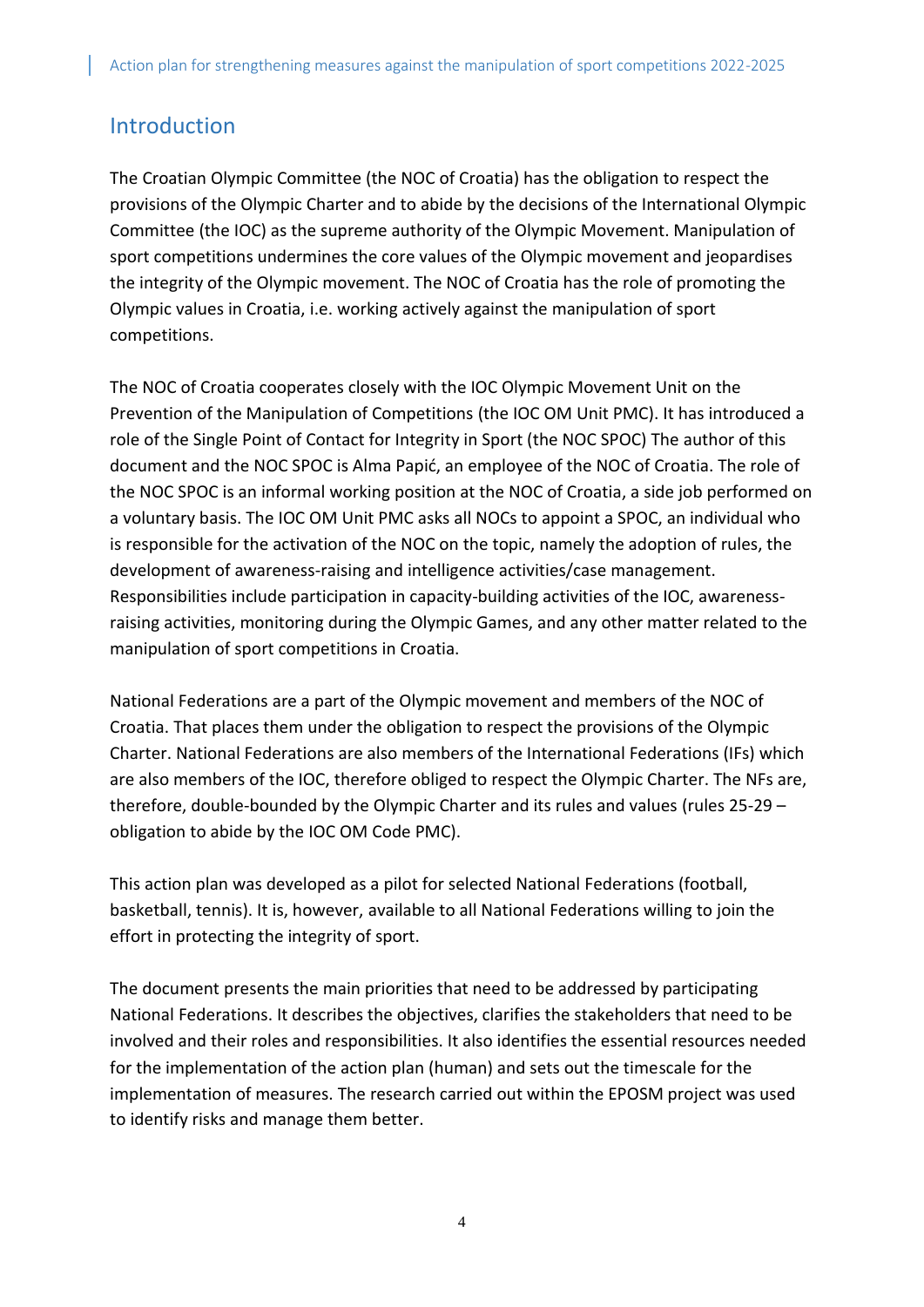## <span id="page-4-0"></span>Objectives and priorities

Competitions are the core element of sport. Manipulation of sport competitions needs to be integrated into a wider set of actions aimed at safeguarding the integrity of sport to contribute to a more efficient and coherent management of integrity in sport.

The aim is to protect the integrity of sport by preserving the credibility and uncertainty of sport competitions. The objective is to contribute to the development of a more coherent integrity management plan within the participating organisations and sports.

The effectiveness of the integrity management relies both on the rules-based approach, which emphasises control and penalisation and consists of formal rules and procedures, and on the values-based approach, which focuses on guidance, support, training and education. This action plan addresses the application of both approaches.

This document serves to support the sport stakeholders through a coordinated action against manipulation of sport competitions on a national level. It will assist the National Federations in the implementation of a more coherent and effective action against manipulation of sport competitions in their sport. The synergy between the key actors in the national sport system and cooperation among the stakeholders in the Olympic movement are expected to produce a more effective approach to preventing crime, corruption and unethical conduct in sport. Although sport cannot tackle manipulation of competitions alone, it is important that sport organisations safeguard sport from crime and corruption, with the aim to protect the autonomy of sport.

This action plan provides the recommendations for a set of short-, medium- and long-term measures to be applied within National Federations.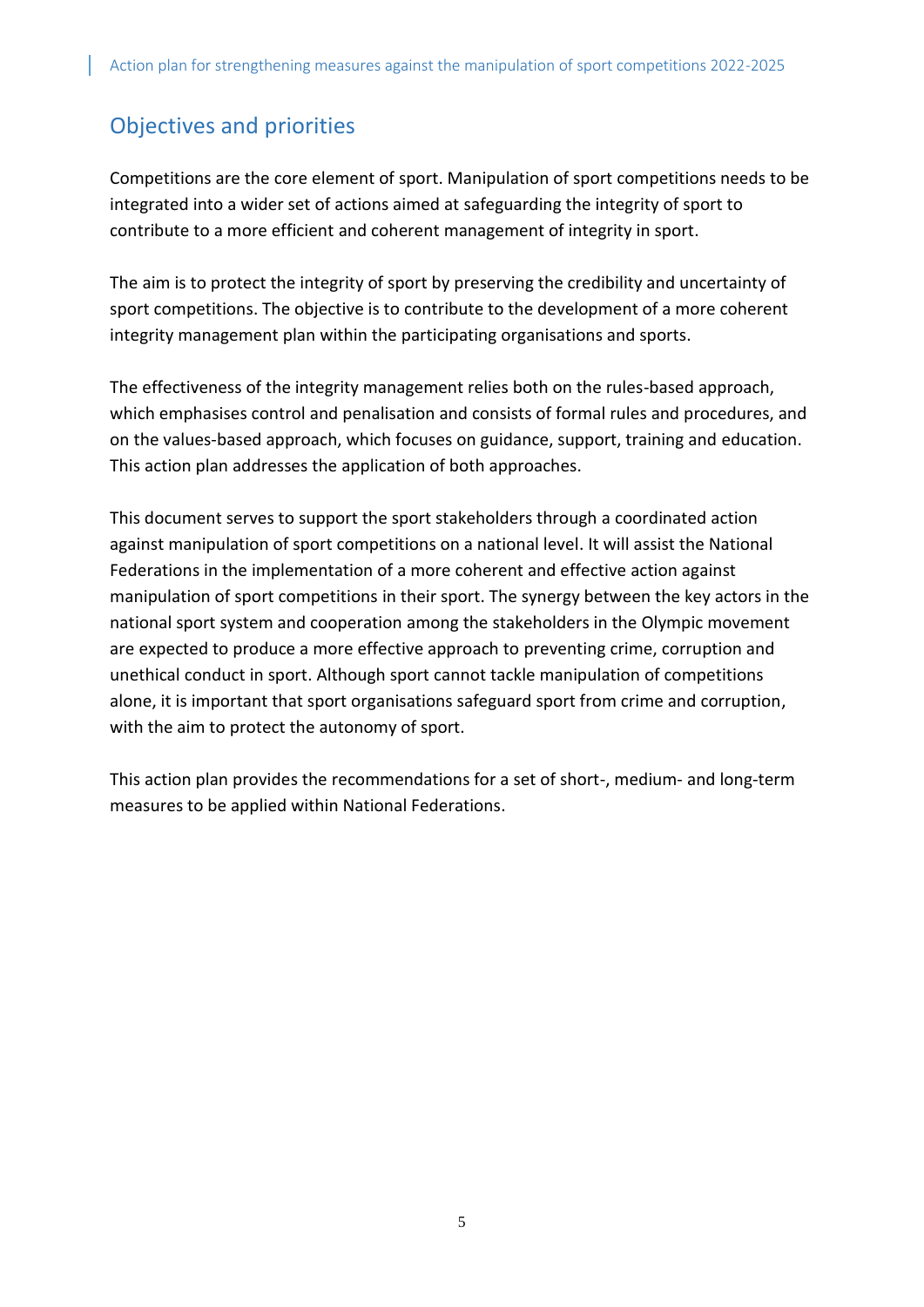## <span id="page-5-0"></span>**Stakeholders**

The action plan has been drawn up by the NOC of Croatia, the Croatian Football Federation, the Croatian Basketball Federation, and the Croatian Tennis Association. The leading role was taken by the NOC of Croatia and supported by the aforementioned National Federations. All parties involved had the option to accept or reject the set of objectives, priorities and measures proposed by the NOC of Croatia and to influence the final version of the action plan. National Federations are responsible for the implementation of the action plan in their organisations and sports.

Parties involved in the process of development of this action plan acted as members of the NOC task force for integrity in sport, which was coordinated by the NOC SPOC. Members of the task force have expressed their readiness to cooperate with the governmental bodies on integrity issues in sport, too. They will continue to work together on the expansion of the network of sport organisations included in the sport-led activities against the manipulation of sport competitions.

The final draft of the action plan was reviewed by the IOC OM Unit PCM expert.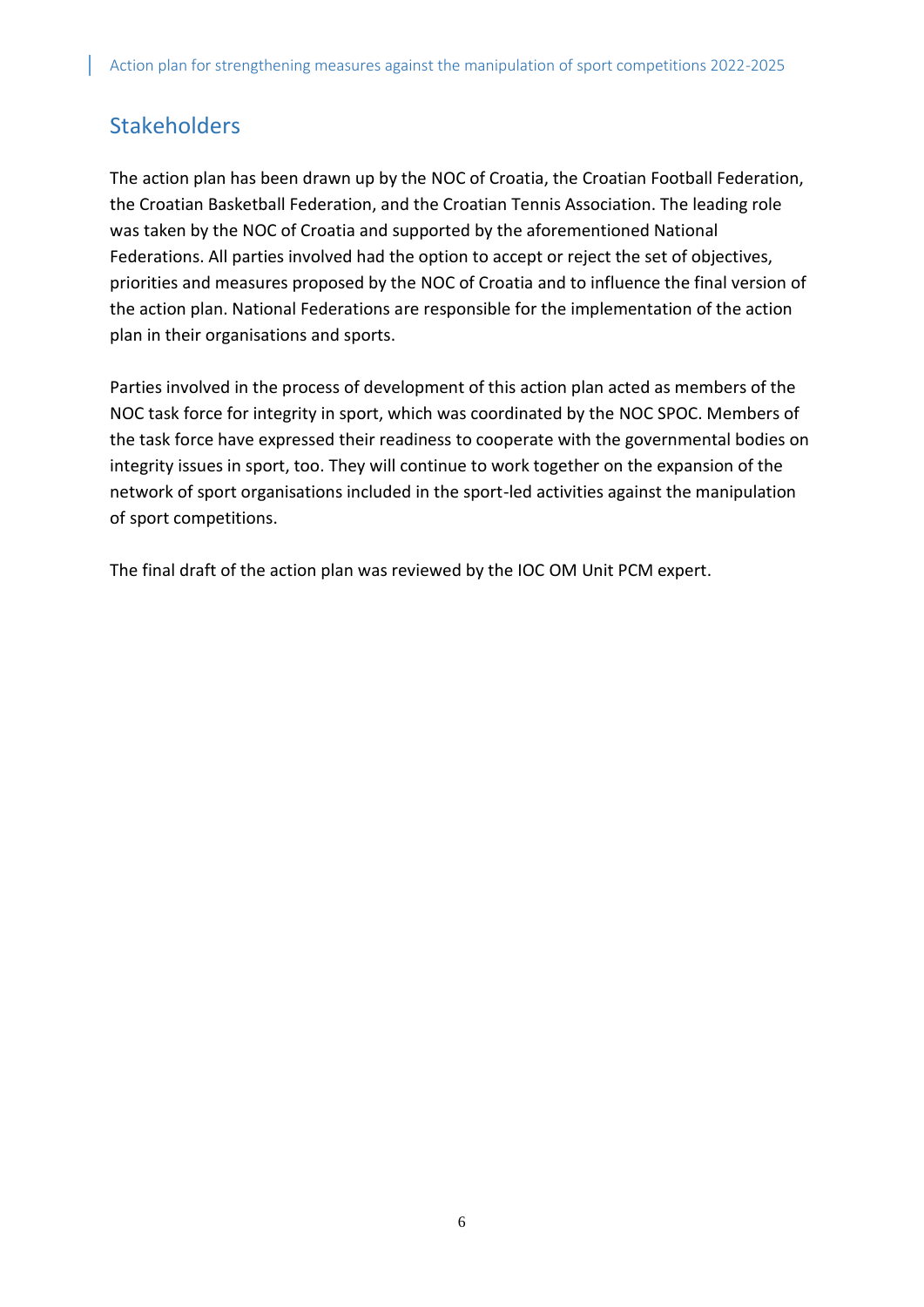## <span id="page-6-0"></span>Regulations and legislation

National Federations operate within a legal framework determined by the national and international actors from within and outside of the sport sector.

The key sport stakeholders for National Federations are their International Federations (IFs) and the NOC of Croatia. Both operate under the rules of the IOC and are obliged to respect the Olympic Charter and all other rules and regulations of the IOC.

National legislation in the field of the manipulation of sport competitions is limited to the Criminal Law. According to the Criminal Law, where there is no specific mention of the manipulation of sport competitions, this is considered a fraud and sanctioned under the Criminal Law as such. Full text of the applicable legal provisions is presented in Annex 1.

In Croatia, the international legislation, i.e. the Macolin Convention, has not been ratified yet. Regardless, the Olympic movement is taking action against the manipulation of sport competitions to protect the integrity of sport.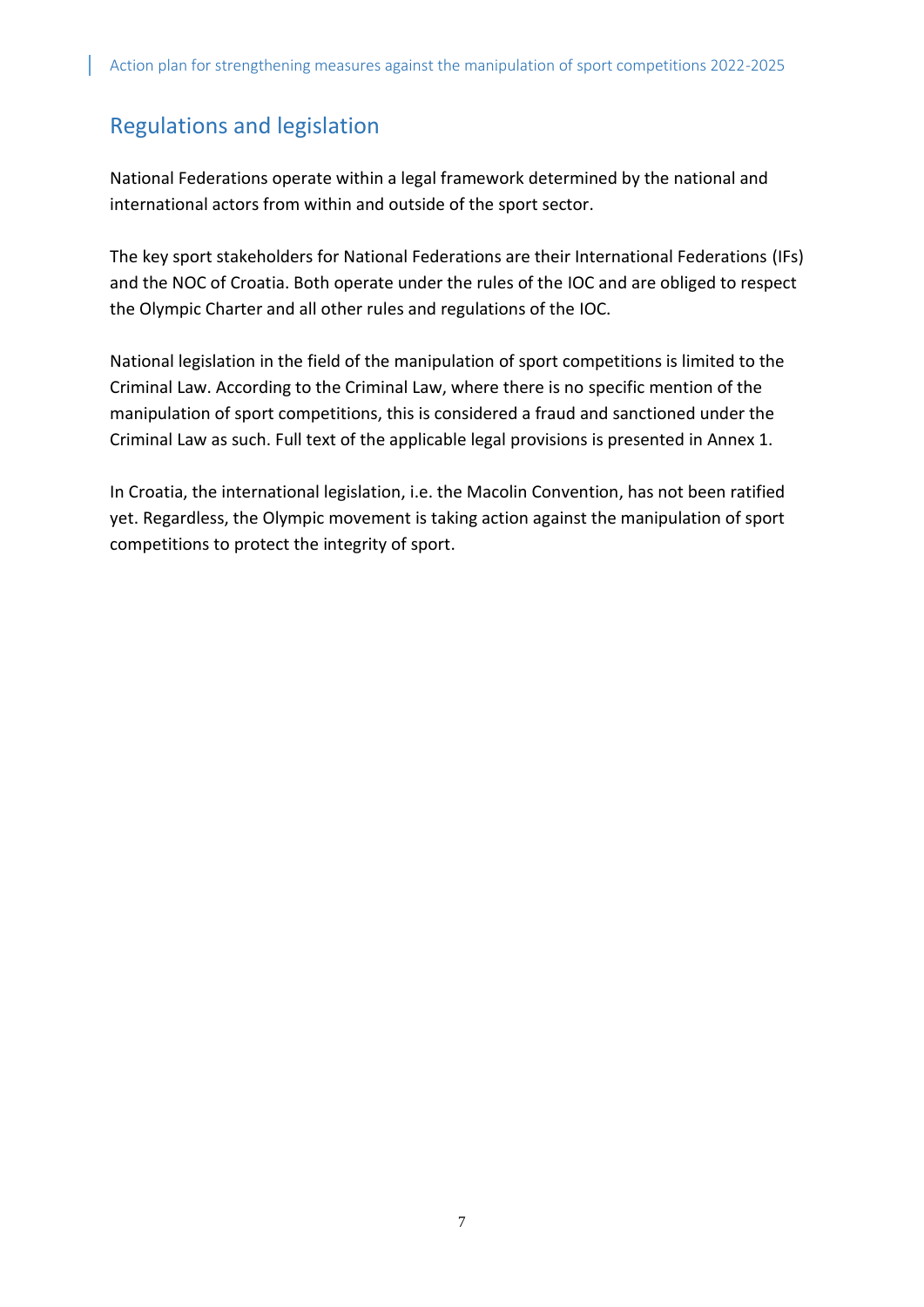## <span id="page-7-0"></span>Research results and indicators

The action plan was based on the results and indicators of the research (Annex 4). In collaboration with National Federations, the NOC of Croatia was able to collect the information that was used as indicators of specific areas that are more at risk of manipulation and therefore need to be addressed by specific measures in the action plan.

National research was coordinated by the NOC SPOC. Collection of data was supported by participating National Federations. Desk research included cooperation with the Court of Arbitration, and exchange of information with the State Office for the Suppression of Corruption and Organised Crime.

Indicators of research were used to create a comprehensive and more effective approach to the prevention of manipulation of competitions in Croatia.

Research included fact-finding, which was followed by the awareness-raising and capacity building activities.

### **1. Fact-finding**

- Desk research
	- o Regulatory framework
	- o Status quo in the NF
	- o Case analysis
- Survey
	- o Collection of data
	- o Analysis and report

### **2. Awareness-raising and capacity building**

- 2.1. Creating a collaborative partnership through a multi-stakeholder approach
- 2.2. Sharing information, knowledge and expertise among national experts
- 2.3. Promoting a comprehensive approach to promote synergy

Research results and indicators were framed by the three pillar model of the IOC:

- regulation
- awareness-raising and capacity building
- monitoring/intelligence/investigations

The IOC's model was combined with the integrity management framework proposed by the Panathlon International: instruments, processes and structures.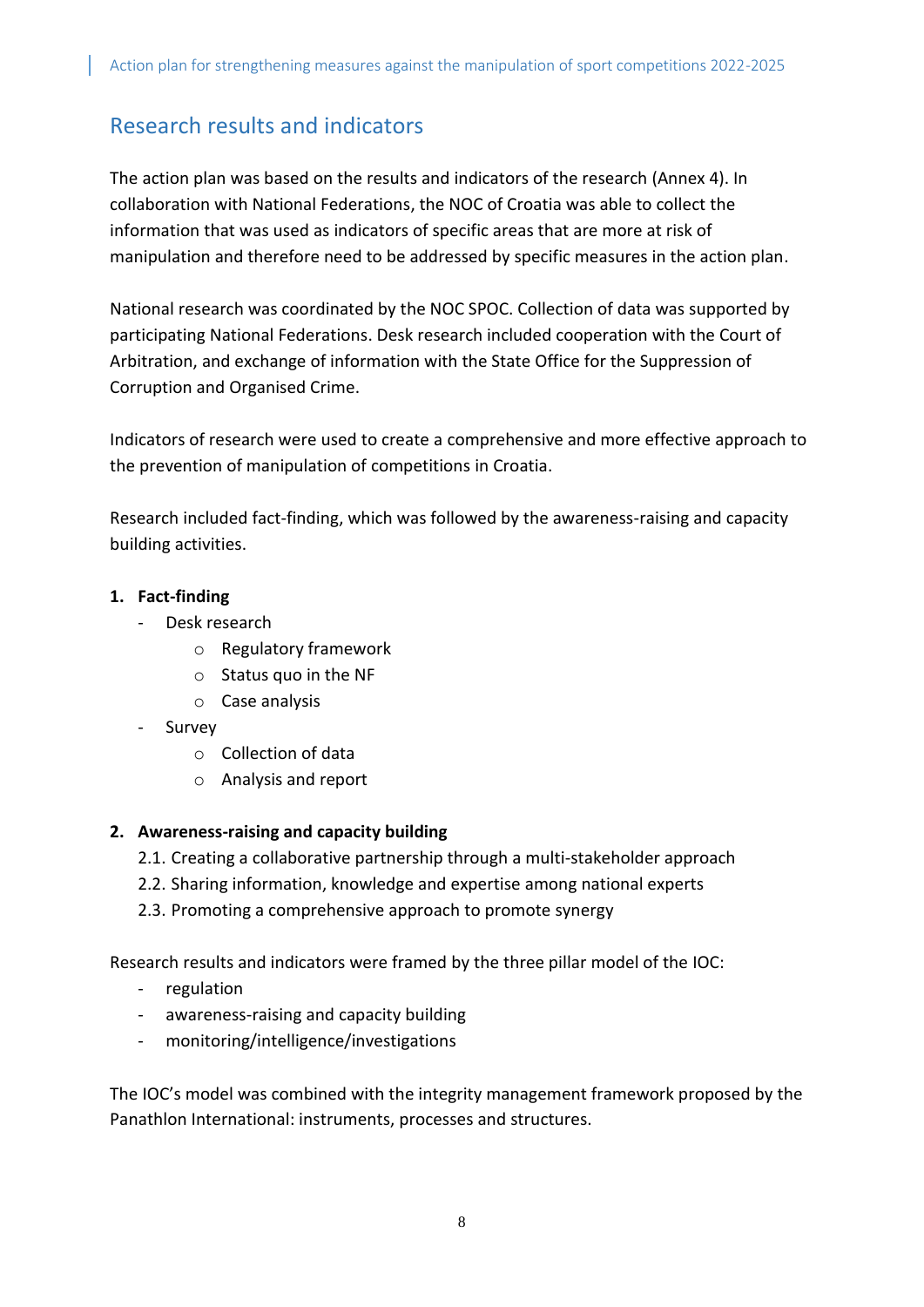## <span id="page-8-0"></span>Action plan

National Federations should develop an action plan in order to enforce its integrity initiative at national level. The first step is to set up a Point of Contact for Integrity (NF POC) in the National Federation who is going to be the primary contact of the NOC SPOC. The NF POC will lead the processes needed to carry out the integrity-related measures by the National Federation.

### <span id="page-8-1"></span>Measure 1. Set up the integrity structures

Minimum requirement for a National Federation is to set up a NF POC. Where needed, set up an Integrity Unit with a team of people working on integrity.

- 1. Define the role and responsibilities of the NF POC in your organisation.
- 2. Draw up a job description.
- 3. Find the best job-person fit among the existing employees in your sport organisation.
- 4. Determine a list of priorities to be dealt with by the NF POC.
- 5. Establish procedures to ensure the NF POC's independence, control and accountability.
- 6. Ensure the visibility of the NF POC and of the NOC SPOC in and outside of the organisation, toward members and other stakeholders.

### <span id="page-8-2"></span>Measure 2. Raise awareness and build capacity for integrity

Campaigns about the integrity in sport are already being organised by the IOC, the NOC, the IF and the EF. National Federation should be actively involved in those campaigns in the short-term, but in the long-term, it may consider developing a tailored campaign for their audiences.

National Federation should work to establish its network of contacts in sport clubs. Those contacts may contribute to the more efficient awareness-raising campaigns and to the capacity building for integrity at all levels.

National Federation should organise workshops on integrity for athletes, athletes' entourage, competition officials, managers and leaders in governing bodies (the list of target groups is non-exhaustive). Those workshops need to present both the rules-based approach and the values-based approach to integrity in sport, and more specifically, workshops should not be focused only on the betting-related match-fixing but they need to address the sportrelated match-fixing, too.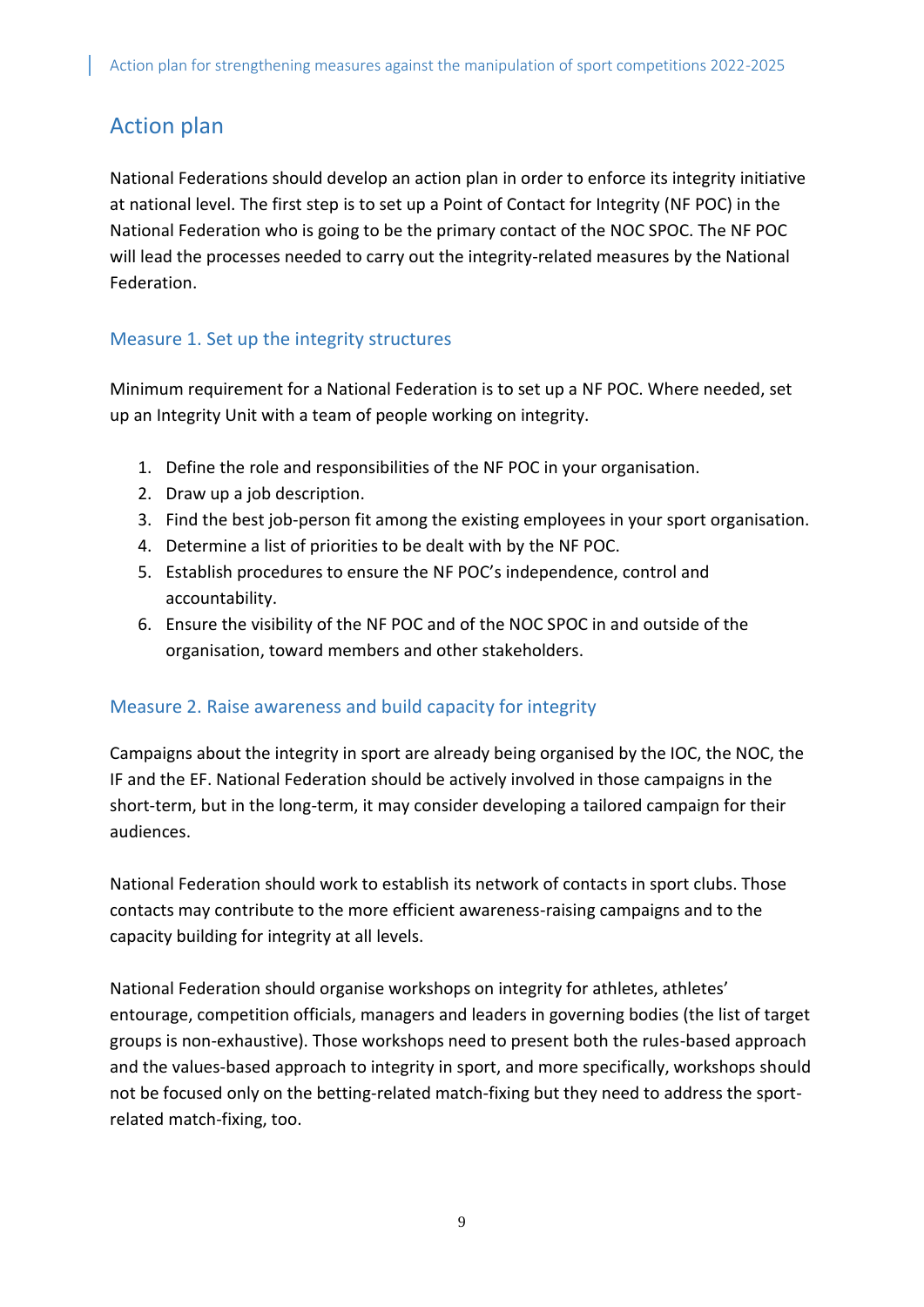- 1. In cooperation with the NOC SPOC, develop awareness-raising activities by making use of the Believe in Sport tools of the IOC OM Unit PMC.
- 2. In cooperation with the NOC SPOC, make use of the ambassador of the NOC of Croatia who was appointed and has been trained by the IOC OM Unit PMC.
- 3. Consider proposing additional ambassadors from your sport to the NOC SPOC.
- 4. Awareness-raising and capacity building activities need to present both the rulesbased approach and the values-based approach to integrity in sport.
- 5. Ensure close coordination with the NOC SPOC and the national platform (when set up).

### <span id="page-9-0"></span>Measure 3. Adopt the rules on the prevention of the manipulation of competitions

National Federation should adapt its regulatory framework to address the manipulation of sport competitions.

- 1. Adopt the rules on the prevention of the manipulation of competitions based on the IOC Model Rules for International Federations and their members (Annex 3).
- 2. Ensure the visibility of the regulations in and outside of the organisation, toward members and other stakeholders.

### <span id="page-9-1"></span>Measure 4. Inform your stakeholders about the IOC Hotline

National Federation should promote the IOC Integrity and Compliance Hotline (the IOC Hotline) for submitting reports:

### <https://ioc.integrityline.org/>

The role and responsibility of the National Federation is to communicate to its members and athletes that this is the mechanism for submission of reports.

The link to the IOC Hotline should be made available on the website of the National Federation, Alternatively, National Federation can publish a link that leads to the website of the NOC where there is a link to the IOC Hotline.

Athletes are the main target group that needs to be informed about the IOC Hotline.

- 1. Make sure that your members, especially athletes but also every other stakeholder in your sport knows about the IOC Hotline as the reporting mechanism that can be used for anonymous submission of reports in case of suspicions on the manipulation of sport competitions.
- 2. Make the link of the IOC Hotline available on the website of your sport organisation.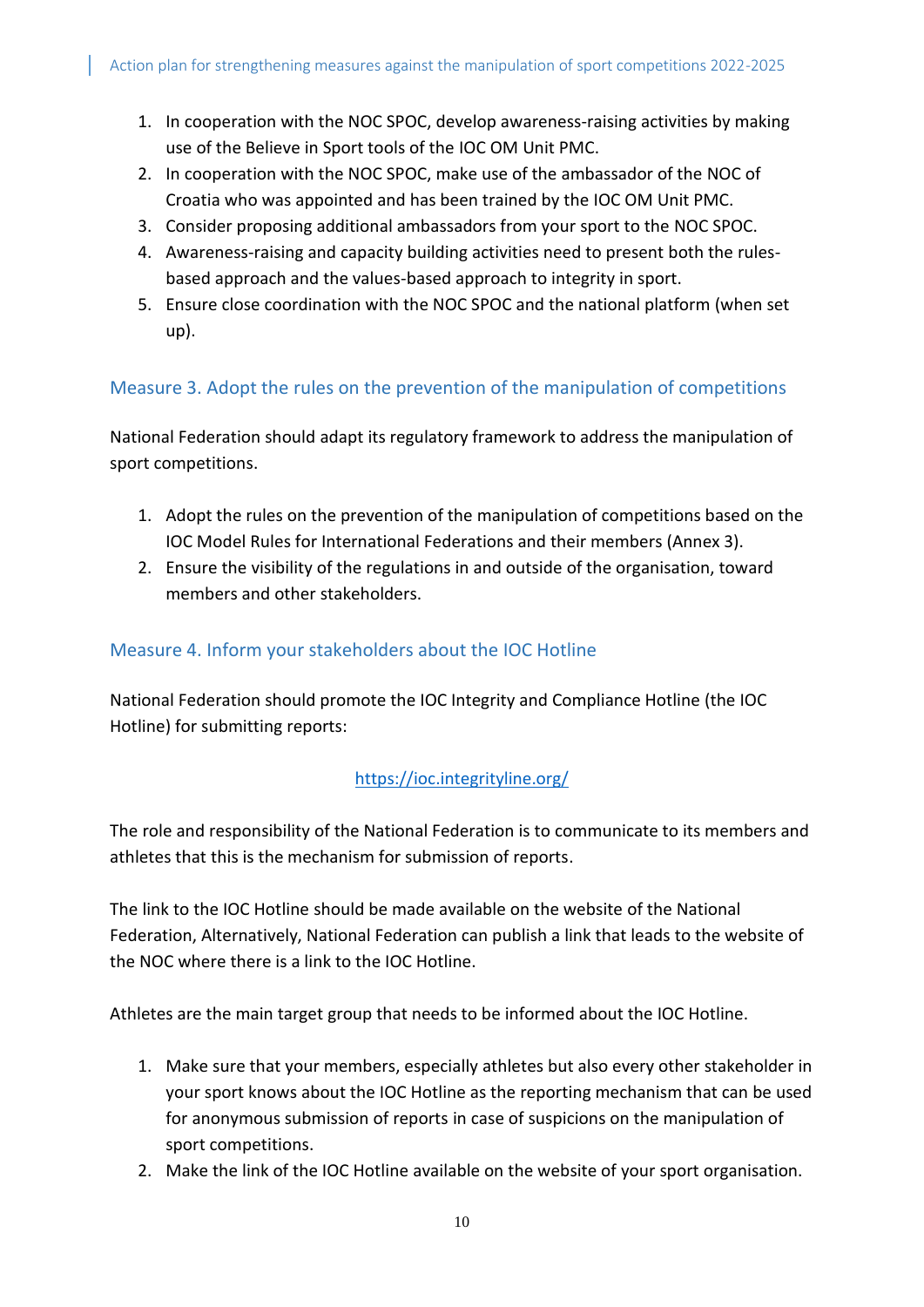3. Inform your members, athletes and other stakeholders that the failure to report is a breach per se.

### <span id="page-10-0"></span>Measure 5. Cooperate with relevant stakeholders at national and international level

National Federation should seize every opportunity to cooperate with the NOC of Croatia and its IF and EF on integrity matters. Taking part in the capacity building activities organised by the relevant national and international actors increases the ability of the National Federation to protect the integrity of sport. It also provides the tools that can be replicated by the National Federation to make its job easier in the fight against manipulation of sport competitions. It is also the easiest way to stay relevant and up-to-date on all the issues that the Olympic movement and the sport community are confronted with in a given time, which enables the entire sport system to have a better and more efficient reaction to potential problems related to integrity.

- 1. Become a part of the NOC's network of POCs to receive relevant information and participate in their activities.
- 2. Engage into activities organised on an international level by the IF and the EF.
- 3. Initiate cooperation between your organisation and your member organisations by establishing your own network of contacts in sport clubs.
- 4. Be open to cooperation with governmental bodies and other relevant stakeholders outside of the sport system.
- 5. Be open to sharing information via the NOC's SPOC, law enforcement and governmental bodies, notably the national platform, in monitoring, intelligence and investigations.
- 6. Be ready to handle a case. National Federation has jurisdiction for the disciplinary follow-up on a potential case. Should this be the case, be ready to coordinate with the NOC SPOC and the IF SPOC, as well as with any other relevant stakeholder (e.g. police) on a potential case.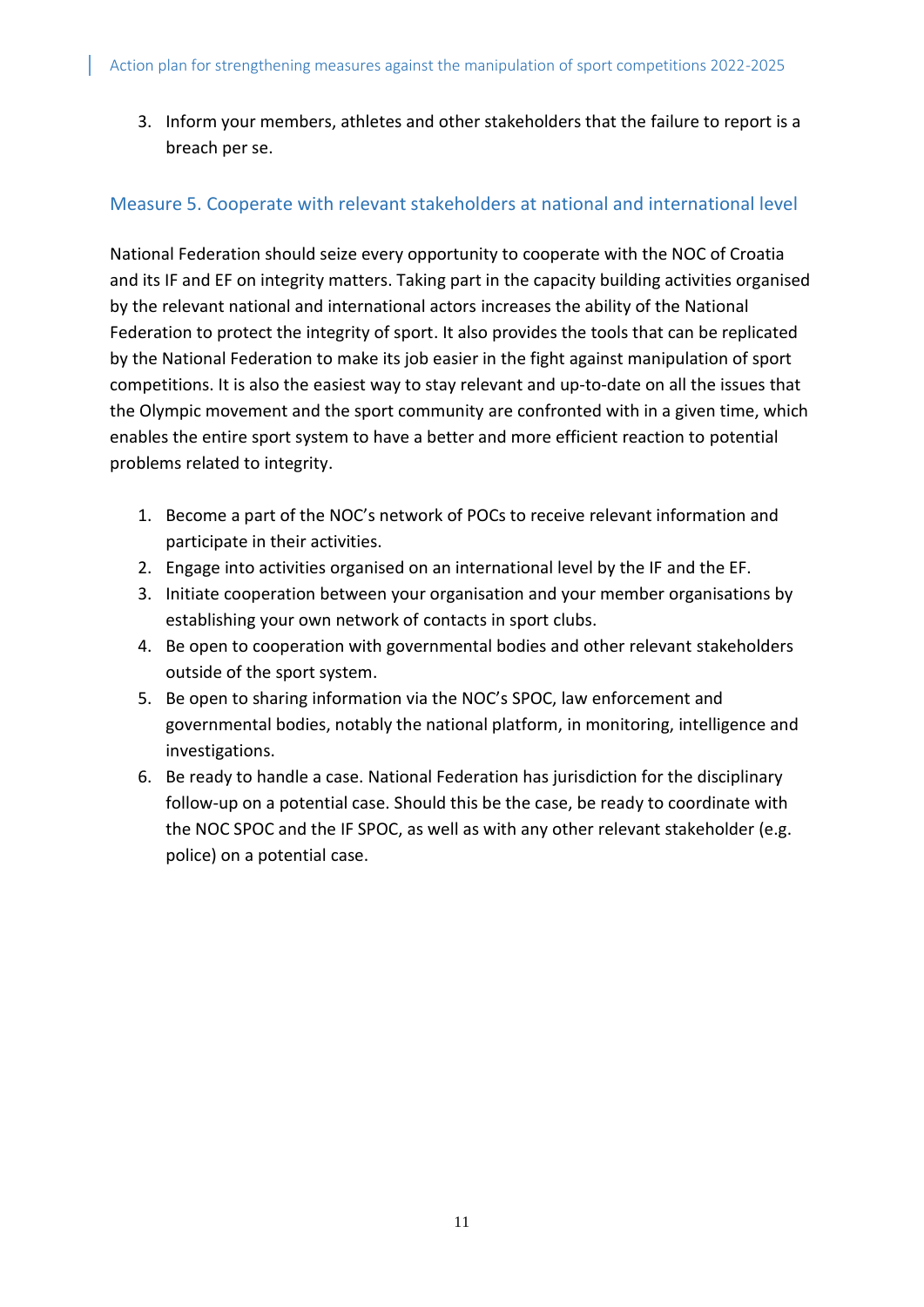<span id="page-11-0"></span>

|                | <b>MEASURES</b>      |     | <b>ACTIVITIES</b>                    |    | 2022 |                |    | 2023 |    |                |    | 2024 |    |                |    | 2025 |                |                |    |
|----------------|----------------------|-----|--------------------------------------|----|------|----------------|----|------|----|----------------|----|------|----|----------------|----|------|----------------|----------------|----|
|                |                      |     |                                      | Q1 | Q2   | Q <sub>3</sub> | Q4 | Q1   | Q2 | Q <sub>3</sub> | Q4 | Q1   | Q2 | Q <sub>3</sub> | Q4 | Q1   | Q <sub>2</sub> | Q <sub>3</sub> | Q4 |
| 1              | Set up the integrity |     |                                      |    |      |                |    |      |    |                |    |      |    |                |    |      |                |                |    |
|                | structures           |     |                                      |    |      |                |    |      |    |                |    |      |    |                |    |      |                |                |    |
|                |                      | 1.1 | Define the role and                  |    |      |                | x  |      |    |                |    |      |    |                |    |      |                |                |    |
|                |                      |     | responsibilities of the NF POC in    |    |      |                |    |      |    |                |    |      |    |                |    |      |                |                |    |
|                |                      |     | your organisation.                   |    |      |                |    |      |    |                |    |      |    |                |    |      |                |                |    |
|                |                      | 1.2 | Draw up a job description.           |    |      |                | x  |      |    |                |    |      |    |                |    |      |                |                |    |
|                |                      | 1.3 | Find the best job-person fit         |    |      |                | x  |      |    |                |    |      |    |                |    |      |                |                |    |
|                |                      |     | among the existing employees in      |    |      |                |    |      |    |                |    |      |    |                |    |      |                |                |    |
|                |                      |     | your sport organisation.             |    |      |                |    |      |    |                |    |      |    |                |    |      |                |                |    |
|                |                      | 1.4 | Determine a list of priorities to be |    |      |                |    |      | x  |                |    |      |    |                |    |      |                |                |    |
|                |                      |     | dealt with by the NF POC.            |    |      |                |    |      |    |                |    |      |    |                |    |      |                |                |    |
|                |                      | 1.5 | Establish procedures to ensure       |    |      |                |    |      | x  |                |    |      |    |                |    |      |                |                |    |
|                |                      |     | the NF POC's independence,           |    |      |                |    |      |    |                |    |      |    |                |    |      |                |                |    |
|                |                      |     | control and accountability.          |    |      |                |    |      |    |                |    |      |    |                |    |      |                |                |    |
|                |                      | 1.6 | Ensure the visibility of the NF POC  |    |      |                |    |      | x  |                |    |      |    |                |    |      |                |                |    |
|                |                      |     | and of the NOC SPOC in and           |    |      |                |    |      |    |                |    |      |    |                |    |      |                |                |    |
|                |                      |     | outside of the organisation,         |    |      |                |    |      |    |                |    |      |    |                |    |      |                |                |    |
|                |                      |     | toward members and other             |    |      |                |    |      |    |                |    |      |    |                |    |      |                |                |    |
|                |                      |     | stakeholders.                        |    |      |                |    |      |    |                |    |      |    |                |    |      |                |                |    |
| $\overline{2}$ | Raise awareness      |     |                                      |    |      |                |    |      |    |                |    |      |    |                |    |      |                |                |    |
|                | and build dapacity   |     |                                      |    |      |                |    |      |    |                |    |      |    |                |    |      |                |                |    |
|                | for integrity        |     |                                      |    |      |                |    |      |    |                |    |      |    |                |    |      |                |                |    |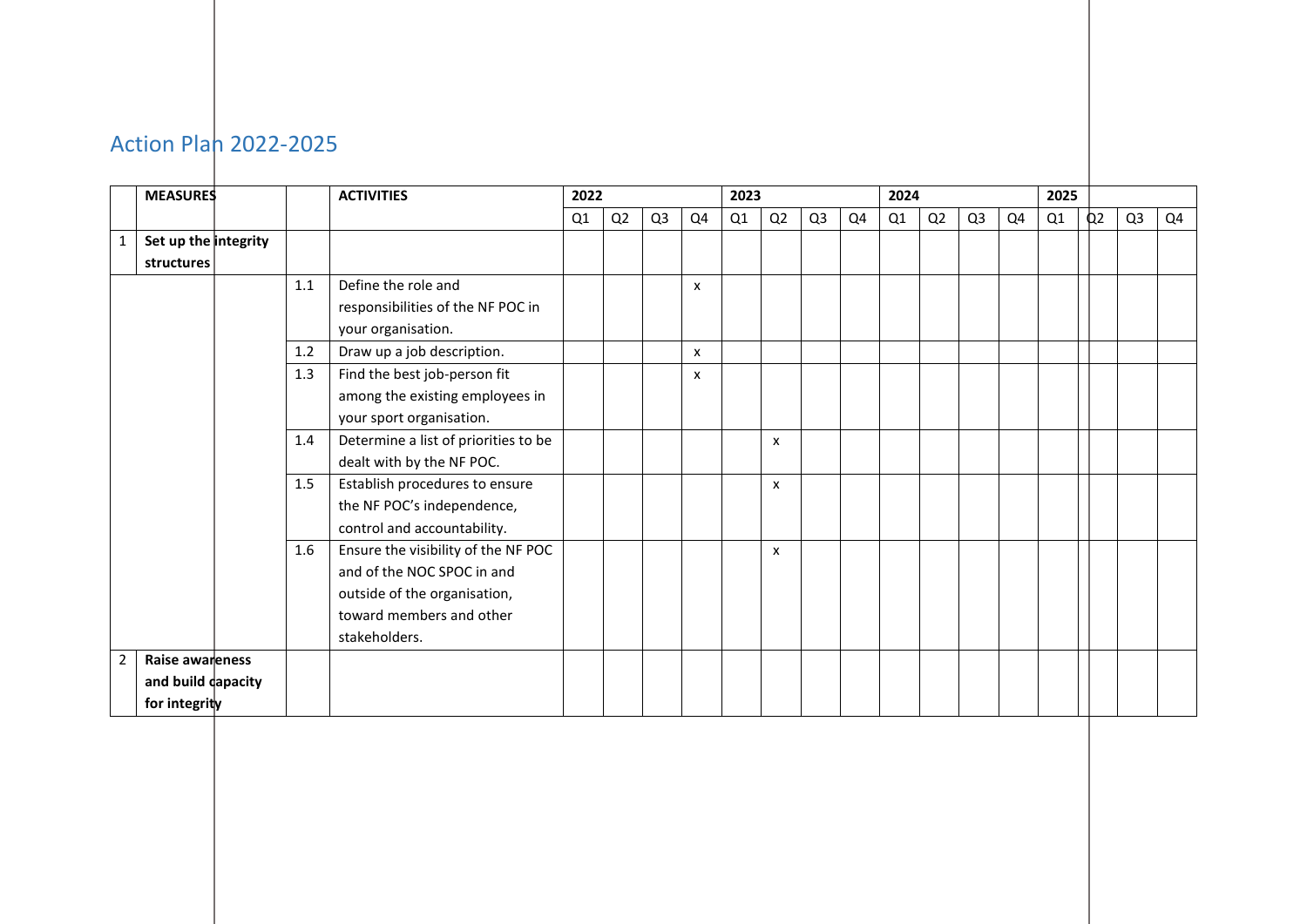|   | <b>MEASURES</b>     |                | <b>ACTIVITIES</b>                   | 2022 |    |                |    | 2023 |    |                |    | 2024           |    |                |    | 2025 |                |                |    |  |
|---|---------------------|----------------|-------------------------------------|------|----|----------------|----|------|----|----------------|----|----------------|----|----------------|----|------|----------------|----------------|----|--|
|   |                     |                |                                     | Q1   | Q2 | Q <sub>3</sub> | Q4 | Q1   | Q2 | Q <sub>3</sub> | Q4 | Q <sub>1</sub> | Q2 | Q <sub>3</sub> | Q4 | Q1   | Q <sub>2</sub> | Q <sub>3</sub> | Q4 |  |
|   |                     | 2.1.           | In cooperation with the NOC         |      |    |                |    |      |    |                | X  |                |    |                |    |      |                |                |    |  |
|   |                     |                | SPOC, develop awareness-raising     |      |    |                |    |      |    |                |    |                |    |                |    |      |                |                |    |  |
|   |                     |                | activities by making use of the     |      |    |                |    |      |    |                |    |                |    |                |    |      |                |                |    |  |
|   |                     |                | Believe in Sport tools of the IOC   |      |    |                |    |      |    |                |    |                |    |                |    |      |                |                |    |  |
|   |                     |                | OM Unit PMC.                        |      |    |                |    |      |    |                |    |                |    |                |    |      |                |                |    |  |
|   |                     | $\overline{2}$ | In cooperation with the NOC         |      |    |                |    |      |    |                | x  |                |    |                |    |      |                |                |    |  |
|   |                     |                | SPOC, make use of the               |      |    |                |    |      |    |                |    |                |    |                |    |      |                |                |    |  |
|   |                     |                | ambassador of the NOC of Croatia    |      |    |                |    |      |    |                |    |                |    |                |    |      |                |                |    |  |
|   |                     |                | who was appointed and has been      |      |    |                |    |      |    |                |    |                |    |                |    |      |                |                |    |  |
|   |                     |                | trained by the IOC OM Unit PMC.     |      |    |                |    |      |    |                |    |                |    |                |    |      |                |                |    |  |
|   |                     | 2.1            | Consider proposing additional       |      |    |                |    |      |    |                | x  |                |    |                |    |      |                |                |    |  |
|   |                     |                | ambassadors from your sport to      |      |    |                |    |      |    |                |    |                |    |                |    |      |                |                |    |  |
|   |                     |                | the NOC SPOC.                       |      |    |                |    |      |    |                |    |                |    |                |    |      |                |                |    |  |
|   |                     | 2.2            | Awareness-raising and capacity      |      |    |                |    |      |    |                | X  |                |    |                |    |      |                |                |    |  |
|   |                     |                | building activities need to present |      |    |                |    |      |    |                |    |                |    |                |    |      |                |                |    |  |
|   |                     |                | both the rules-based approach       |      |    |                |    |      |    |                |    |                |    |                |    |      |                |                |    |  |
|   |                     |                | and the values-based approach to    |      |    |                |    |      |    |                |    |                |    |                |    |      |                |                |    |  |
|   |                     |                | integrity in sport.                 |      |    |                |    |      |    |                |    |                |    |                |    |      |                |                |    |  |
|   |                     | 2.3            | Ensure close coordination with      |      |    |                |    |      |    |                | X  |                |    |                |    |      |                |                |    |  |
|   |                     |                | the NOC SPOC and the national       |      |    |                |    |      |    |                |    |                |    |                |    |      |                |                |    |  |
|   |                     |                | platform (when set up).             |      |    |                |    |      |    |                |    |                |    |                |    |      |                |                |    |  |
| 3 | Adopt the rules on  |                |                                     |      |    |                |    |      |    |                |    |                |    |                |    |      |                |                |    |  |
|   | the prevention of   |                |                                     |      |    |                |    |      |    |                |    |                |    |                |    |      |                |                |    |  |
|   | the manipulation of |                |                                     |      |    |                |    |      |    |                |    |                |    |                |    |      |                |                |    |  |
|   | competitions        |                |                                     |      |    |                |    |      |    |                |    |                |    |                |    |      |                |                |    |  |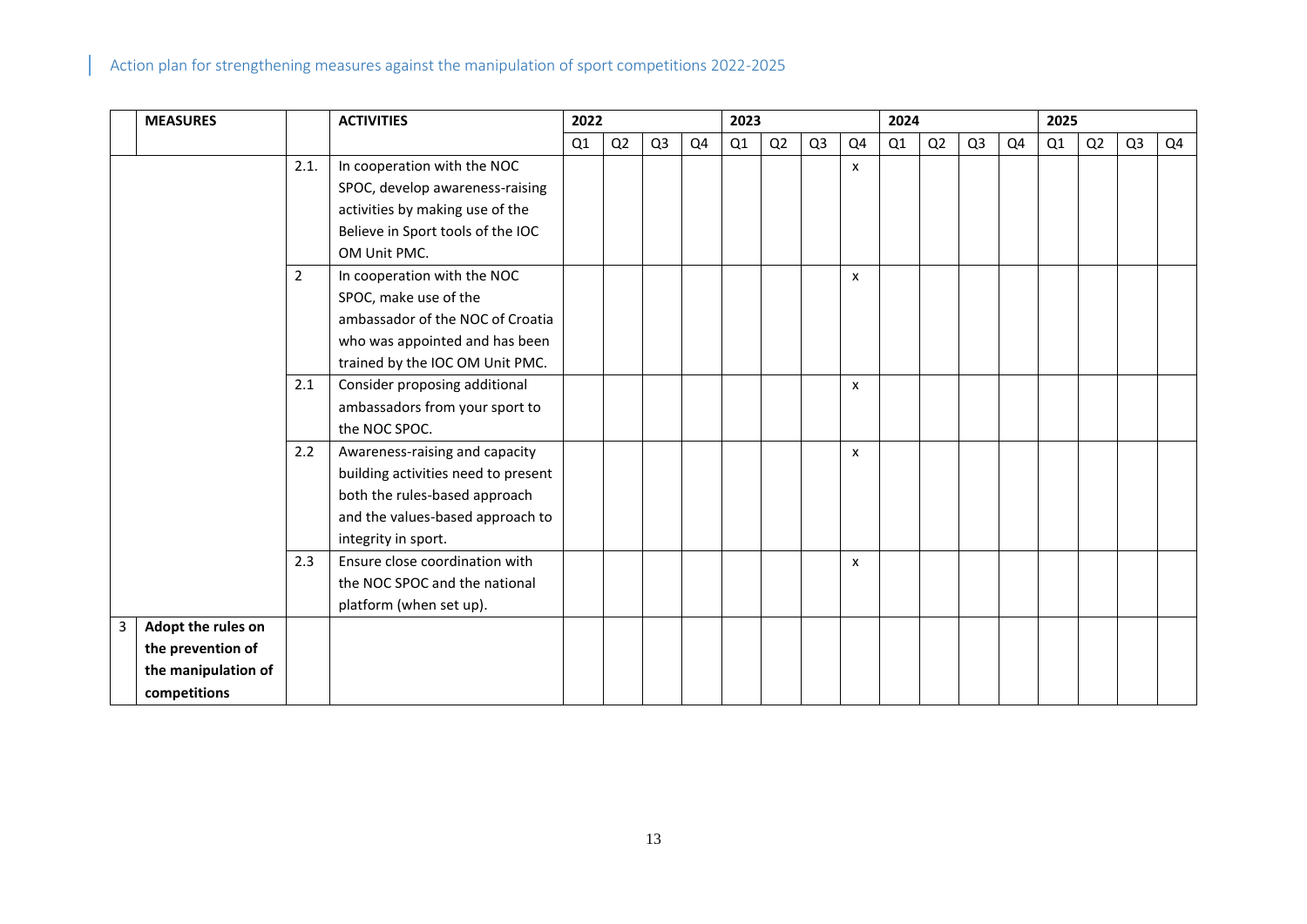|                | <b>MEASURES</b>    |     | <b>ACTIVITIES</b>                                                                                                                                                                                                                                                                                    | 2022 |    |                | 2023 |    |    |                | 2024           |    |    |                | 2025 |    |    |                |    |
|----------------|--------------------|-----|------------------------------------------------------------------------------------------------------------------------------------------------------------------------------------------------------------------------------------------------------------------------------------------------------|------|----|----------------|------|----|----|----------------|----------------|----|----|----------------|------|----|----|----------------|----|
|                |                    |     |                                                                                                                                                                                                                                                                                                      | Q1   | Q2 | Q <sub>3</sub> | Q4   | Q1 | Q2 | Q <sub>3</sub> | Q4             | Q1 | Q2 | Q <sub>3</sub> | Q4   | Q1 | Q2 | Q <sub>3</sub> | Q4 |
|                |                    | 3.1 | Adopt the rules on the prevention<br>of the manipulation of<br>competitions based on the IOC<br>Model Rules for International<br>Federations and their members<br>(Annex 3).                                                                                                                         |      |    |                | X    |    |    |                |                |    |    |                |      |    |    |                |    |
|                |                    | 3.2 | Ensure the visibility of the<br>regulations in and outside of the<br>organisation, toward members<br>and other stakeholders.                                                                                                                                                                         |      |    |                |      |    |    |                |                |    |    |                |      |    |    |                | x  |
| $\overline{4}$ | Inform your        |     |                                                                                                                                                                                                                                                                                                      |      |    |                |      |    |    |                |                |    |    |                |      |    |    |                |    |
|                | stakeholders about |     |                                                                                                                                                                                                                                                                                                      |      |    |                |      |    |    |                |                |    |    |                |      |    |    |                |    |
|                | the IOC Hotline    |     |                                                                                                                                                                                                                                                                                                      |      |    |                |      |    |    |                |                |    |    |                |      |    |    |                |    |
|                |                    | 4.1 | Make sure that your members,<br>especially athletes but also every<br>other stakeholder in your sport<br>knows about the IOC Hotline as<br>the reporting mechanism that can<br>be used for anonymous<br>submission of reports in case of<br>suspicions on the manipulation of<br>sport competitions. |      |    |                |      |    |    |                |                |    |    |                |      |    |    |                | X  |
|                |                    | 4.2 | Make the link of the IOC Hotline<br>available on the website of your<br>sport organisation.                                                                                                                                                                                                          |      |    |                |      |    |    |                | $\pmb{\times}$ |    |    |                |      |    |    |                |    |
|                |                    | 4.3 | Inform your members, athletes<br>and other stakeholders that the<br>failure to report is a breach per<br>se.                                                                                                                                                                                         |      |    |                |      |    |    |                | $\pmb{\times}$ |    |    |                |      |    |    |                |    |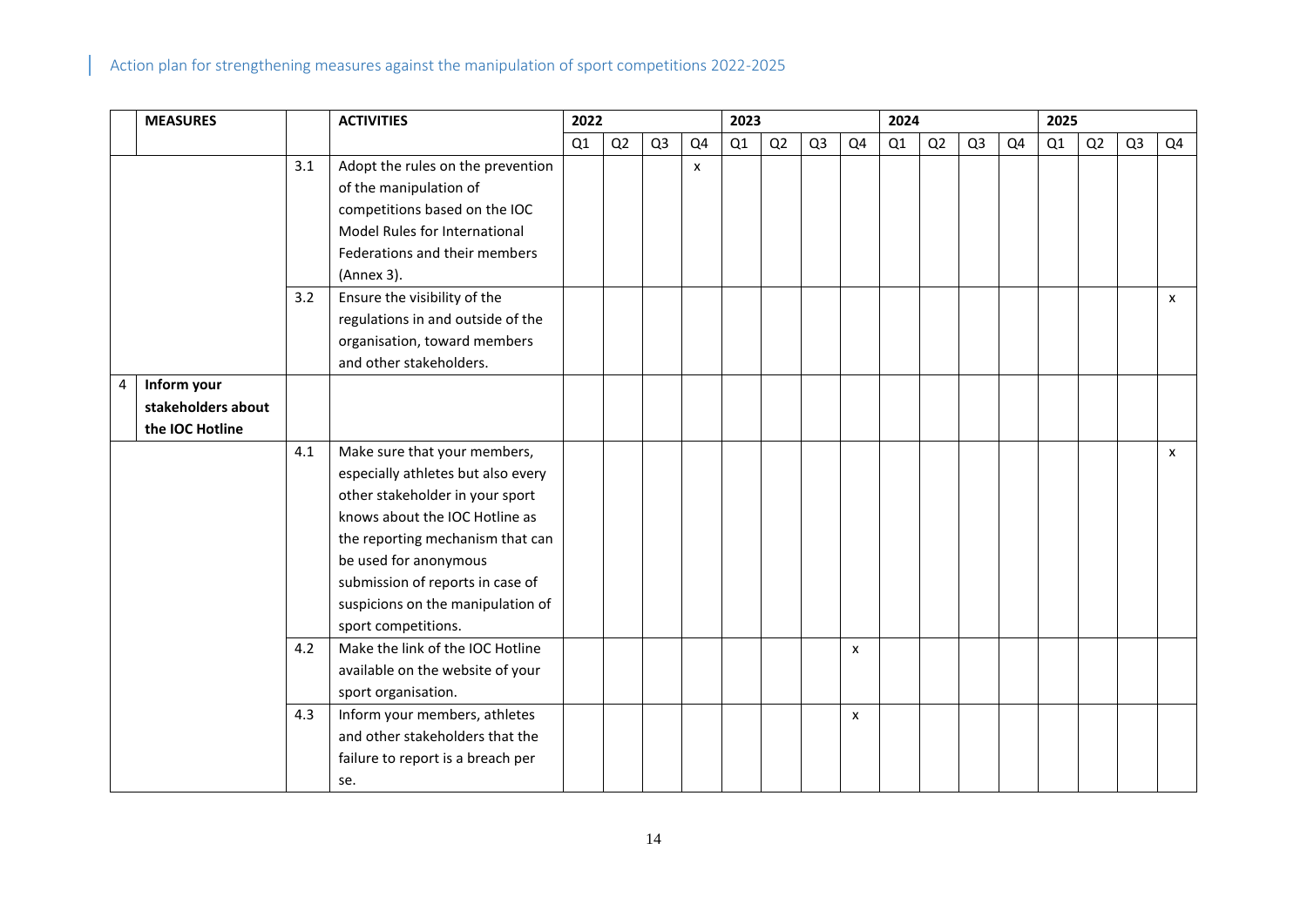|   | <b>MEASURES</b>     |     | <b>ACTIVITIES</b>                   |    | 2022 |                |    | 2023 |    |                |                           | 2024 |    |                |    | 2025 |    |                |              |  |
|---|---------------------|-----|-------------------------------------|----|------|----------------|----|------|----|----------------|---------------------------|------|----|----------------|----|------|----|----------------|--------------|--|
|   |                     |     |                                     | Q1 | Q2   | Q <sub>3</sub> | Q4 | Q1   | Q2 | Q <sub>3</sub> | Q4                        | Q1   | Q2 | Q <sub>3</sub> | Q4 | Q1   | Q2 | Q <sub>3</sub> | Q4           |  |
| 5 | Cooperate with      |     |                                     |    |      |                |    |      |    |                |                           |      |    |                |    |      |    |                |              |  |
|   | relevant            |     |                                     |    |      |                |    |      |    |                |                           |      |    |                |    |      |    |                |              |  |
|   | stakeholders at     |     |                                     |    |      |                |    |      |    |                |                           |      |    |                |    |      |    |                |              |  |
|   | national and        |     |                                     |    |      |                |    |      |    |                |                           |      |    |                |    |      |    |                |              |  |
|   | international level |     |                                     |    |      |                |    |      |    |                |                           |      |    |                |    |      |    |                |              |  |
|   |                     | 5.1 | Become a part of the NOC's          |    |      |                |    |      |    |                | X                         |      |    |                |    |      |    |                |              |  |
|   |                     |     | network of POCs to receive          |    |      |                |    |      |    |                |                           |      |    |                |    |      |    |                |              |  |
|   |                     |     | relevant information and            |    |      |                |    |      |    |                |                           |      |    |                |    |      |    |                |              |  |
|   |                     |     | participate in their activities.    |    |      |                |    |      |    |                |                           |      |    |                |    |      |    |                |              |  |
|   |                     | 5.2 | Engage into activities organised    |    |      |                |    |      |    |                | x                         |      |    |                |    |      |    |                |              |  |
|   |                     |     | on an international level by the IF |    |      |                |    |      |    |                |                           |      |    |                |    |      |    |                |              |  |
|   |                     |     | and the EF.                         |    |      |                |    |      |    |                |                           |      |    |                |    |      |    |                |              |  |
|   |                     | 5.3 | Initiate cooperation between        |    |      |                |    |      |    |                |                           |      |    |                |    |      |    |                | $\mathsf{x}$ |  |
|   |                     |     | your organisation and your          |    |      |                |    |      |    |                |                           |      |    |                |    |      |    |                |              |  |
|   |                     |     | member organisations by             |    |      |                |    |      |    |                |                           |      |    |                |    |      |    |                |              |  |
|   |                     |     | establishing your own network of    |    |      |                |    |      |    |                |                           |      |    |                |    |      |    |                |              |  |
|   |                     |     | contacts in sport clubs.            |    |      |                |    |      |    |                |                           |      |    |                |    |      |    |                |              |  |
|   |                     | 5.4 | Be open to cooperation with         |    |      |                |    |      |    |                |                           |      |    |                |    |      |    |                | $\mathsf{x}$ |  |
|   |                     |     | governmental bodies and other       |    |      |                |    |      |    |                |                           |      |    |                |    |      |    |                |              |  |
|   |                     |     | relevant stakeholders outside of    |    |      |                |    |      |    |                |                           |      |    |                |    |      |    |                |              |  |
|   |                     |     | the sport system.                   |    |      |                |    |      |    |                |                           |      |    |                |    |      |    |                |              |  |
|   |                     | 5.5 | Be open to sharing information      |    |      |                |    |      |    |                | $\boldsymbol{\mathsf{x}}$ |      |    |                |    |      |    |                |              |  |
|   |                     |     | via the NOC's SPOC, law             |    |      |                |    |      |    |                |                           |      |    |                |    |      |    |                |              |  |
|   |                     |     | enforcement and governmental        |    |      |                |    |      |    |                |                           |      |    |                |    |      |    |                |              |  |
|   |                     |     | bodies, notably the national        |    |      |                |    |      |    |                |                           |      |    |                |    |      |    |                |              |  |
|   |                     |     | platform, in monitoring,            |    |      |                |    |      |    |                |                           |      |    |                |    |      |    |                |              |  |
|   |                     |     | intelligence and investigations.    |    |      |                |    |      |    |                |                           |      |    |                |    |      |    |                |              |  |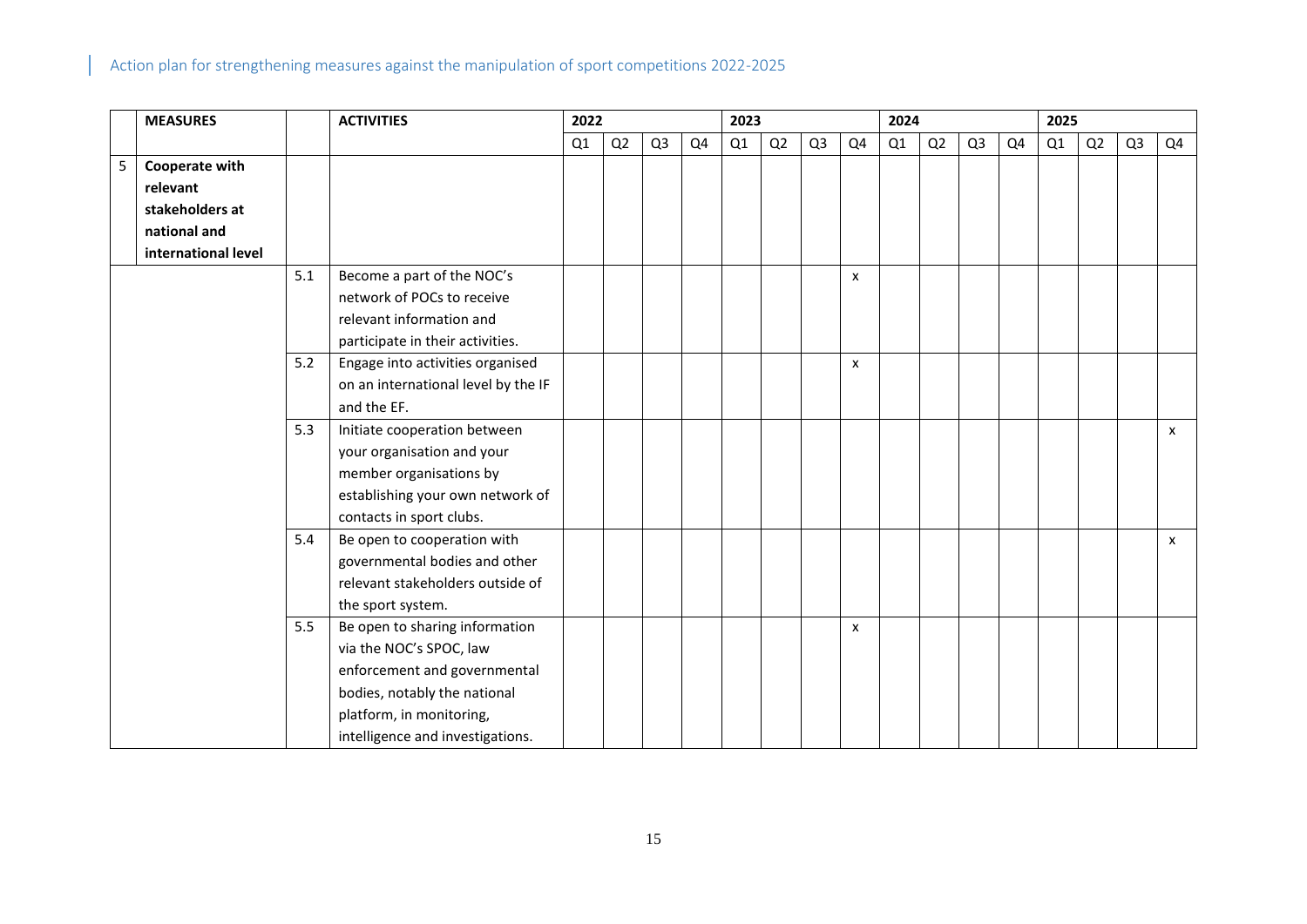| <b>MEASURES</b> |     | <b>ACTIVITIES</b>                  | 2022 |    |    | 2023 |                |                |    | 2024 |    |    |    | 2025 |    |    |    |    |
|-----------------|-----|------------------------------------|------|----|----|------|----------------|----------------|----|------|----|----|----|------|----|----|----|----|
|                 |     |                                    | Q1   | Q2 | Q3 | Q4   | Q <sub>1</sub> | Q <sub>2</sub> | Q3 | Q4   | Q1 | Q2 | Q3 | Q4   | Q1 | Q2 | Q3 | Q4 |
|                 | 5.6 | Be ready to handle a case.         |      |    |    |      |                |                |    | X    |    |    |    |      |    |    |    |    |
|                 |     | National Federation has            |      |    |    |      |                |                |    |      |    |    |    |      |    |    |    |    |
|                 |     | jurisdiction for the disciplinary  |      |    |    |      |                |                |    |      |    |    |    |      |    |    |    |    |
|                 |     | follow-up on a potential case.     |      |    |    |      |                |                |    |      |    |    |    |      |    |    |    |    |
|                 |     | Should this be the case, be ready  |      |    |    |      |                |                |    |      |    |    |    |      |    |    |    |    |
|                 |     | to coordinate with the NOC SPOC    |      |    |    |      |                |                |    |      |    |    |    |      |    |    |    |    |
|                 |     | and the IF SPOC, as well as with   |      |    |    |      |                |                |    |      |    |    |    |      |    |    |    |    |
|                 |     | any other relevant stakeholder     |      |    |    |      |                |                |    |      |    |    |    |      |    |    |    |    |
|                 |     | (e.g. police) on a potential case. |      |    |    |      |                |                |    |      |    |    |    |      |    |    |    |    |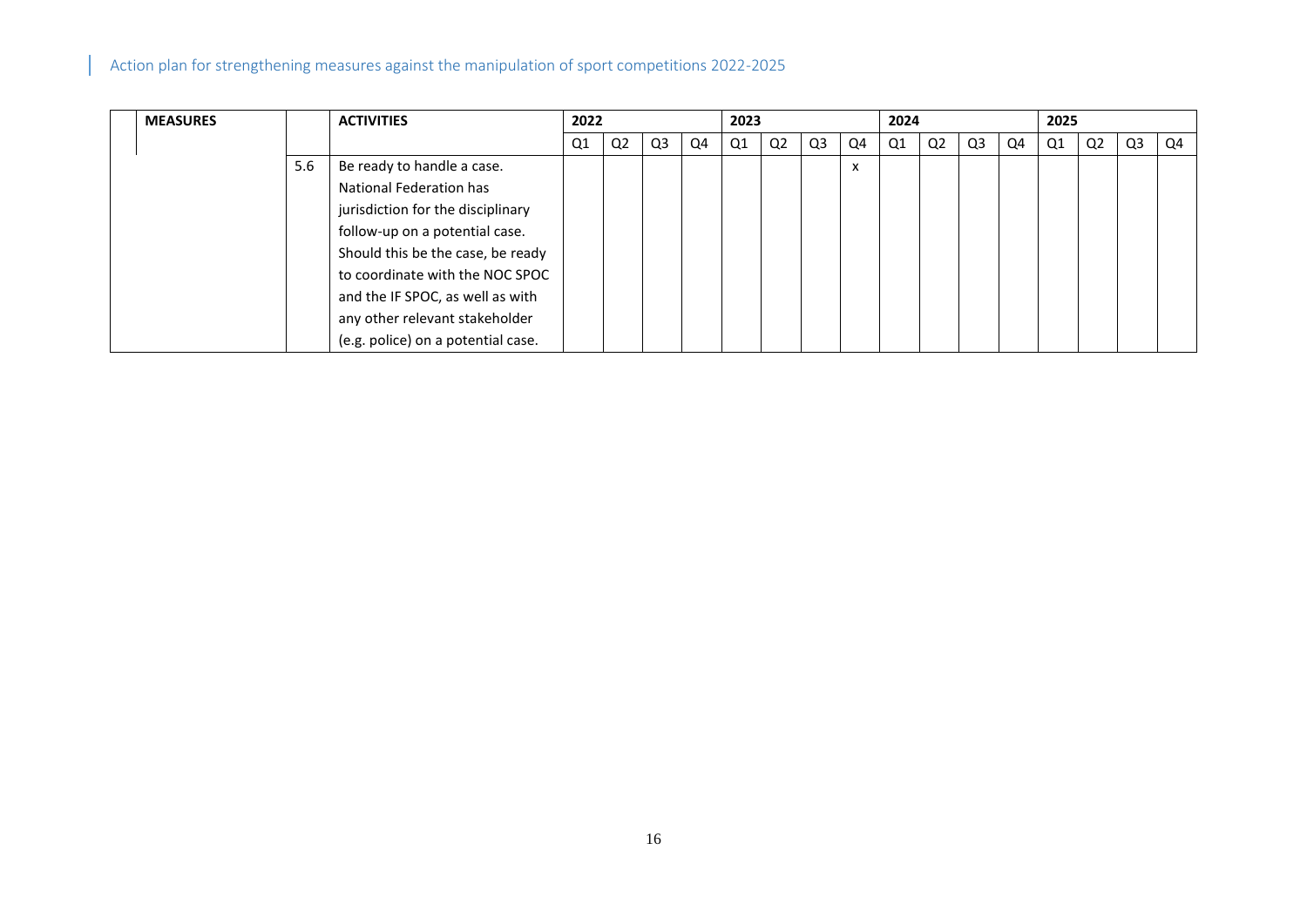### <span id="page-16-0"></span>**Definitions**

For the purposes of this document:

"Sport competition" means any sport event organised in accordance with the rules set by a sport organisation recognised by an international sport organisation, or, where appropriate, another competent sport organisation.

"Sport organisation" means any organisation which governs sport or one particular sport, as well as its continental and national affiliated organisations.

"Competitions organiser" means any sport organisation or any other person, irrespective of their legal form, which organises sport competitions.

"Manipulation of sport competitions" means an intentional arrangement, act or omission aimed at an improper alteration of the result or the course of a sport competition in order to remove all or part of the unpredictable nature of the aforementioned sport competition with a view to obtaining an undue advantage for oneself or for others.

"Single Point of Contact for Integrity in Sport" is an individual with an official position in the NOC, who is the primary intermediary for integrity issues between the organisation, its members and external stakeholders, and deals with all integrity matters including manipulation of sport competitions.

"Point of Contact for Integrity in Sport" is an individual with an official position in the National Federation or a member of the integrity unit in the organisation, who is the primary intermediary for integrity issues between the organisation, its members and external stakeholders, and deals with all integrity matters including manipulation of sport competitions.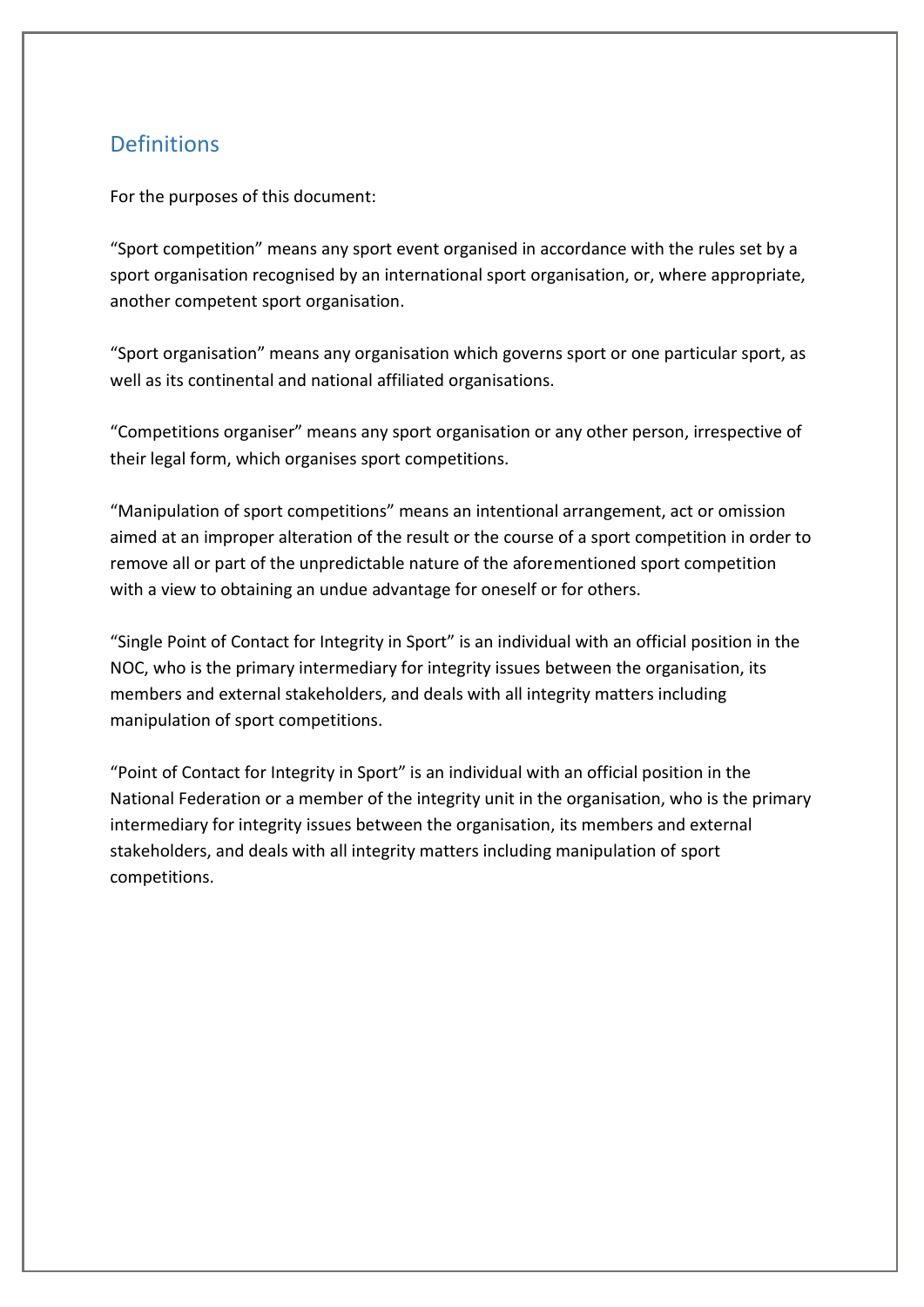## <span id="page-17-0"></span>Annex 1

#### **National legislation**

#### **Criminal Code**

### **Fraud**

#### Article 224

(1) Whoever, with an aim to procure unlawful pecuniary gain for himself or a third party, by false representation or concealment of facts, deceives another or keeps such a person in deception, inducing him thereby to do or to omit to do something to the detriment of his property or the property of another, shall be punished by imprisonment for three months to five years. (2) If by the perpetration of the criminal offense referred to in paragraph 1 of this Article, considerable pecuniary gain is acquired or if the criminal offense is committed while the perpetrator is a member of a group or a criminal organization, the perpetrator shall be punished by imprisonment for one to ten years.

(3) If, by the perpetration of the criminal offense referred to in paragraph 1 of this Article a small pecuniary gain is acquired and the perpetrator acted with the aim of acquiring such gain, the perpetrator shall be punished by a fine of up to one hundred and fifty daily incomes or by imprisonment not exceeding six months.

(4) Whoever commits the criminal offense referred to in paragraph 1 of this Article only with the aim of causing damage to another shall be punished by a fine or by imprisonment not exceeding three years.

(5) Criminal proceedings for the criminal offense referred to in paragraphs 3 and 4 of this Article shall be instituted by a private charge.

### **Criminal Procedure Act**

### Article 1

(1) This Act establishes the rules which guarantee that an innocent person shall not be convicted, and that a punishment or other criminal sanction shall be imposed on the person who commits a criminal offence, subject to the provisions of the criminal law and in lawful proceedings before the competent court.

(2) Before the judgement becomes final, the freedom and other rights of the defendant may be restricted only subject to the provisions of this Act.

Article 2

(1) Criminal proceedings shall be instituted and conducted only upon the request of the authorized prosecutor. For certain criminal offences, when prescribed by criminal law, the State Attorney shall institute criminal proceedings only upon the motion of the injured person.

(2) In cases involving offences subject to public prosecution, the authorized prosecutor shall be the State Attorney, and in cases involving offences subject to private charge, the authorized prosecutor shall be a private prosecutor.

(3) Except where otherwise prescribed by law,the State Attorney shall be bound to institute the prosecution when there is reasonable suspicion that a certain person committed an offence which is subject to public prosecution and when there are no legal obstacles to the prosecution of that person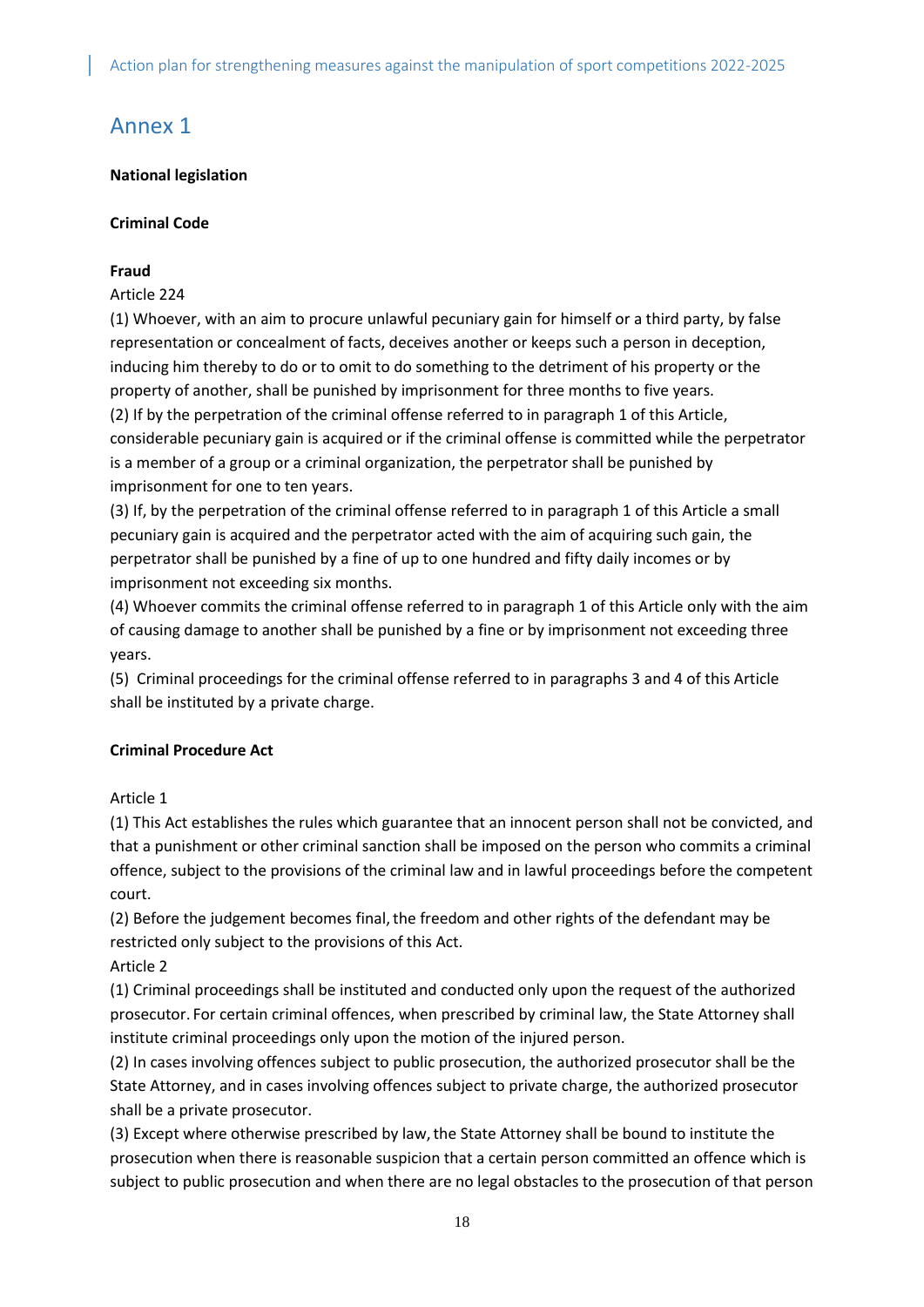#### **Legal framework for online gambling**

Tax Administration (gamin regulatory body - the administrative organization within the Ministry of Finance): **UNAUTHORIZED ONLINE GAMBLING**

#### **NOTICE**

The development of the digital economy requires that the national regulations are at the same time adjusted to the characteristics of business operations in the digital world and that normative mechanisms are developed that will enable the control of performing of economic activity online.

The legislation in force in the Republic of Croatia did not provide for the possibility for the competent authorities to apply the same measures in the digital world as the ones applied in the real environment, which asked for a normative solution that would harmonize the actions of the competent authorities in the real and digital environments when finding unlawful business operations.

Amendments to the General Tax Act that came into force on 1 January 2019 govern the prevention of performing of unauthorized economic activity online.

In relation to Article 44, paragraph 3 of the General Tax Act, it is stipulated that, if a specific economic activity is provided via the internet while avoiding meeting the requirements regulated by the provisions of a special regulation governing such an activity, thereby achieving unjustified tax advantages or causing damage for the community that is difficult to recover, the competent tax authority may issue an order to ban further business operations.

The Ordinance on the Implementation of the General Tax Act which came into force on 4 May 2019 stipulates in detail in Articles 18 through 21 the procedure of preventing the performing of unauthorized economic activity online referred to in Article 44, paragraph 3 of the General Tax Act.

Under the said provisions of the General Tax Act and the Ordinance on the Implementation of the General Tax Act, the Ministry of Finance, Tax Administration will also prevent unauthorized operation of online gambling which is provided without the authorisation issued in accordance with the Act on Games of Chance. Market analysis showed more frequent occurrences of operation of online gambling by foreign companies which have not acquired the right to operate such games in the Republic of Croatia in accordance with the [Act](https://www.porezna-uprava.hr/en_propisi/_layouts/in2.vuk2019.sp.propisi.intranet/propisi.aspx#id=pro140)  [on Games of Chance \(Official Gazette no. 87/09, 35/13, 158/13, 41/14, 143/14 -](https://www.porezna-uprava.hr/en_propisi/_layouts/in2.vuk2019.sp.propisi.intranet/propisi.aspx#id=pro140) hereinafter: the Act). In a specific case, foreign online gambling operators, allow Croatian citizens to participate in gambling abroad by avoiding to meet the requirements for acquiring the right to operate gambling in accordance with the Act on Games of Chance.

Performing online activities without an acquired operating right provides unjustified tax advantages to the foreign gambling operators because receipts gained on the Croatian market in this manner are not taxed nor do the foreign operators pay the legally proscribed fees into the state budget.

At the same time, operators who have acquired the right in the Republic of Croatia to operate gambling are obliged to pay high amount of annual and monthly remunerations which, pursuant to Article 8 of the Act, are allocated for funding the development of sports and institutions dealing with culture, extra-institutional education of children and youth, as well as organisations which contribute to the fight against drug abuse and other forms of addictions and aiding the disabled. In other words, unlike operating gambling outside Croatian legislative framework, legal operation of gambling provides a series of benefits to the wider social and economic community.

Furthermore, foreign gambling operators performing this activity without meeting the statutory requirements governing the operation of gambling in the Republic of Croatia are not subject to audit and control by the competent national authorities, and by circumventing the legal requirements they may cause damage for the community that is difficult to recover.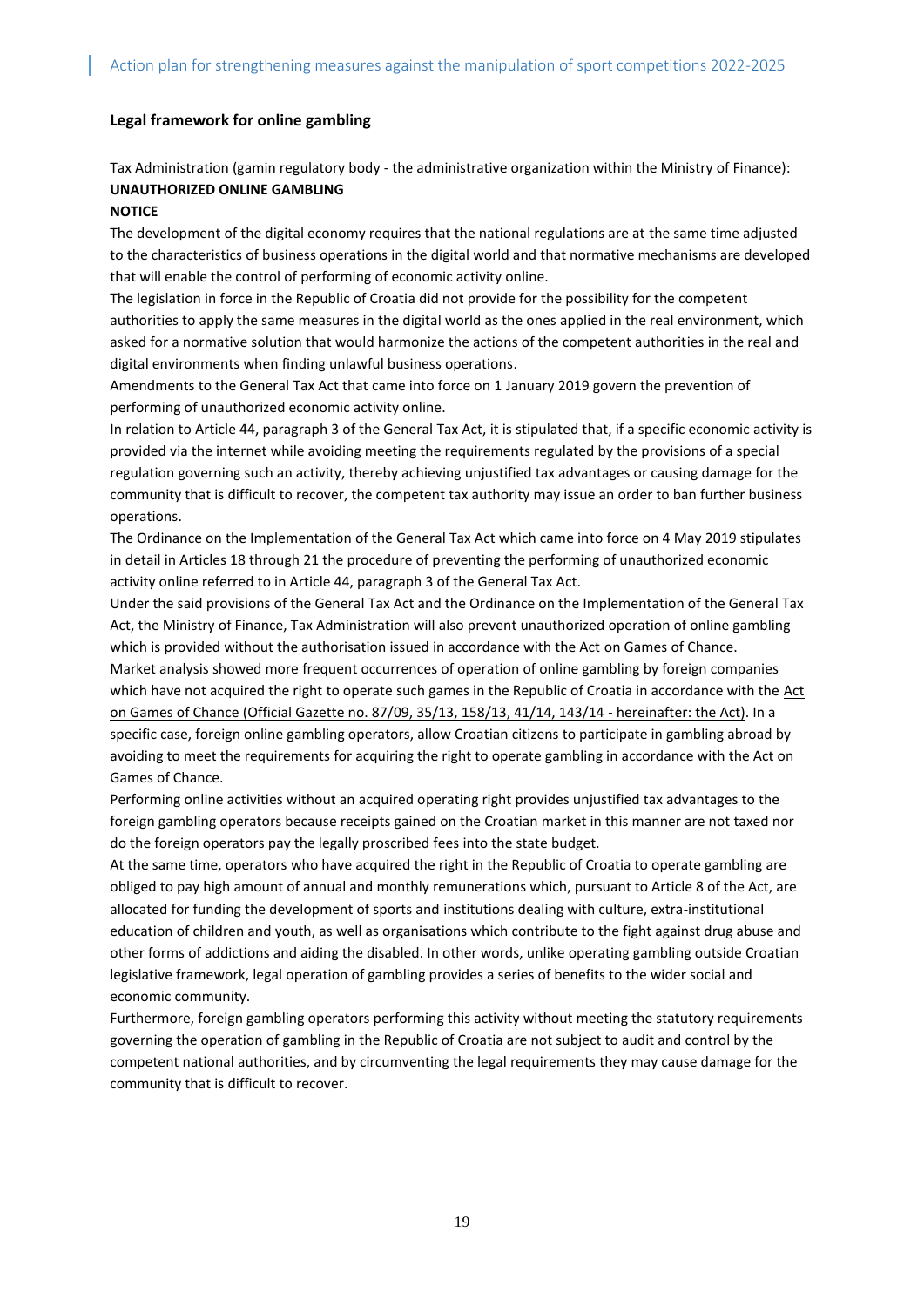### <span id="page-19-0"></span>Annex 2

#### **References**

- IOC (2020), Olympic Charter Rule 25
- IOC (2020), Olympic Charter Rule 43
- IOC (2018), Model Rules for International Federations and their members
- IOC (2020), Ethics

IOC (2016), Consolidated Minimum Requirements for the Implementation of the Basic Principles of Good Governance for NOCs

- IOC (2018), Olympic Movement Code on the Prevention of the Manipulation of Competitions
- IOC (2018), Olympic Agenda 2020

IOC (2008), Basic Universal Principles of Good Governance of the Olympic and Sports Movement

- EU Principles of Good Governance in Sport
- CoE (2014), Council of Europe Convention on the Manipulation of Sports Competitions
- CoE (2012), Parliamentary Assembly Resolution on good governance and ethics in sport
- UN (2004), United Nations Convention against Corruption
- UN (2000), United Nations Convention against Transnational Organised Crime and the protocols thereto
- UNODC (2017), Resolution 7/8 Corruption in sport
- UNODC (2019), Resolution 8/4 Safeguarding sport from corruption
- UNODC IOC (2019), Reporting Mechanisms in Sport
- UNODC ICSS (2016), Model Criminal Law Provisions for the Prosecution of Competition Manipulation Resource Guide on Good Practices in the Investigation of Match-Fixing
- INTERPOL IOC (2016), Handbook on Protecting Sport from Competition Manipulation
- IOC (2020), Guidelines for Sports Organisations on Sponsorship by Sports Betting Operators
- IOC (2018), Guidelines for Sport Organisations on the Sanctioning of Competition Manipulation
- UNODC IOC Study on Criminal Law Provisions for the Prosecution of Competition Manipulation
- FIFA, Protect the Integrity of Football
- FIBA (2021), Internal Regulations Book 1 General Provisions
- ITIA (2021), Tennis Anti-Corruption Program
- UEFA (2020), Disciplinary Regulations
- UEFA (2014), XI. Resolution: European football united for the integrity of the game
- NOC of Croatia (2015), Pravilnik o postupku pred Disciplinskom komisijom HOO-a
- NOC of Croatia (2014), Pravilnik o postupku pred Etičkim odborom HOO-a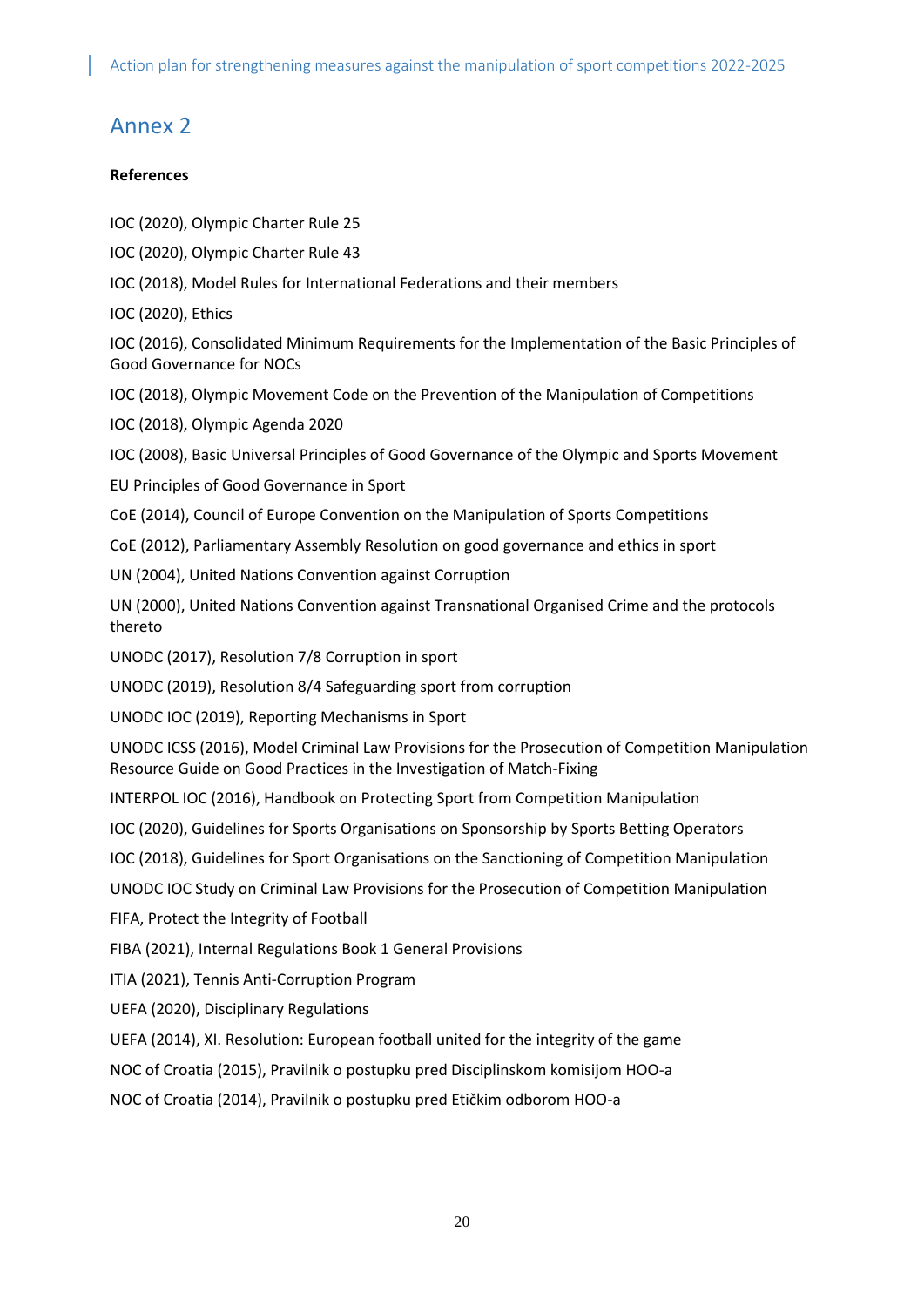## <span id="page-20-0"></span>Annex 3

### **Model rules for National Federations**

[https://stillmed.olympic.org/media/Document%20Library/OlympicOrg/IOC/What-We-](https://stillmed.olympic.org/media/Document%20Library/OlympicOrg/IOC/What-We-Do/Protecting-Clean-Athletes/Model%20Rules/Model-Rules-for-IFsNFs-OM-Code-on-PMCv2.pdf)[Do/Protecting-Clean-Athletes/Model%20Rules/Model-Rules-for-IFsNFs-OM-Code-on-](https://stillmed.olympic.org/media/Document%20Library/OlympicOrg/IOC/What-We-Do/Protecting-Clean-Athletes/Model%20Rules/Model-Rules-for-IFsNFs-OM-Code-on-PMCv2.pdf)[PMCv2.pdf](https://stillmed.olympic.org/media/Document%20Library/OlympicOrg/IOC/What-We-Do/Protecting-Clean-Athletes/Model%20Rules/Model-Rules-for-IFsNFs-OM-Code-on-PMCv2.pdf)